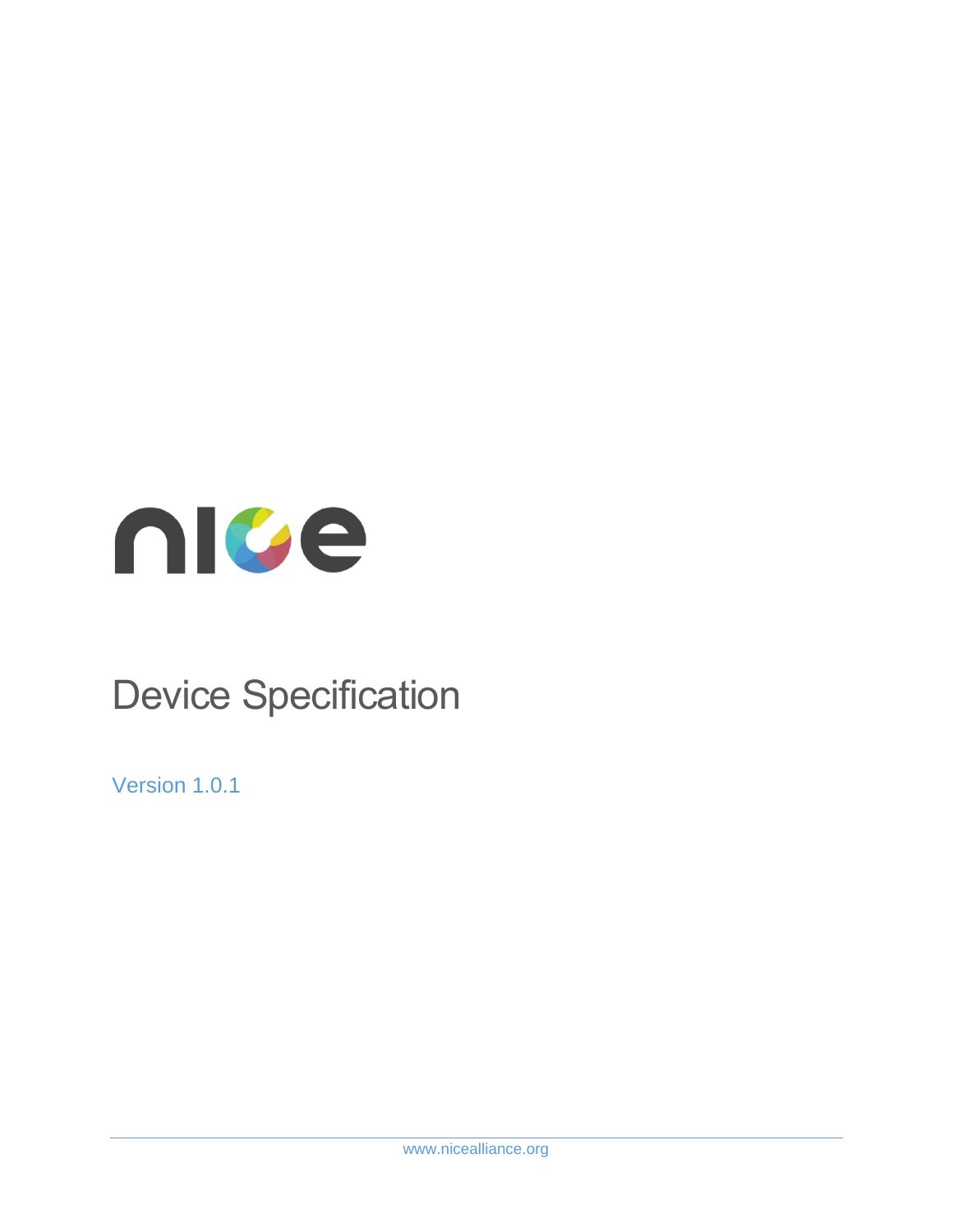Copyright 2019 NICE Alliance Promoters and other contributors to this document. All rights reserved. Third-party trademarks and names are the property of their respective owners.

Recipients of this document may copy, distribute, publish, or display this document so long as this copyright notice, license and disclaimer are retained with all copies of the document. No license is granted to modify this document.

THIS DOCUMENT IS PROVIDED "AS IS" AND WITHOUT WARRANTY OF ANY KIND. THE NICE ALLIANCE PROMOTERS AND ANY CONTRIBUTORS MAKE OR HAVE MADE NO REPRESENTATIONS OR WARRANTIES WHATSOEVER EXPRESS OR IMPLIED, STATUTORY OR OTHERWISE, REGARDING THE CONTENTS OF THIS DOCUMENTS AND/OR USE THEREOF, INCLUDING WITHOUT LIMITATION, ANY REPRESENTATION OR WARRANTY OF ACCURACY, RELIABILITY, MERCHANTABILITY, GOOD TITLE, NON-INFRINGEMENT, OR FITNESS FOR ANY PARTICULAR PURPOSE.

IN NO EVENT SHALL THE NICE ALLIANCE PROMOTERS, ANY CONTRIBUTORS OR THEIR AFFILIATES, INCLUDING THEIR RESPECTIVE EMPLOYEES, DIRECTORS, OFFICERS OR AGENTS, BE LIABLE FOR ANY DIRECT, INDIRECT, SPECIAL, INCIDENTAL, PUNITIVE OR CONSEQUENTIAL DAMAGES, ARISING OUT OF OR RELATING TO ANY USE OR DISTRIBUTION OF OR INABILITY TO USE THIS DOCUMENT (INCLUDING FUTURE UPDATES TO THIS DOCUMENTS), WHETHER OR NOT (1) SUCH DAMAGES ARE BASED UPON TORT, NEGLIGENCE, FRAUD, WARRANTY, CONTRACT OR ANY OTHR LEGAL THEORY, (2) THE NICE ALLIANCE PROMOTERS, CONTRIBUTORS OR THEIR AFFILIATES HAVE BEEN ADVISED OF THE POSSIBILITY OF SUCH DAMAGES; OR (3) SUCH DAMAGES WERE REASONABLY FORESEEABLE.

THIS DOCUMENT IS SUBJECT TO CHANGE AND UPDATED VERSIONS MAY BE DEVELOPED BY THE NICE ALLIANCE PROMOTERS.

Scenera, Inc., Nikon Corporation, Sony Semiconductor Solutions Corporation, Wistron Corporation and Hon Hai Precision Industry Co., Ltd.(NICE Alliance Promoters) contributed to this document.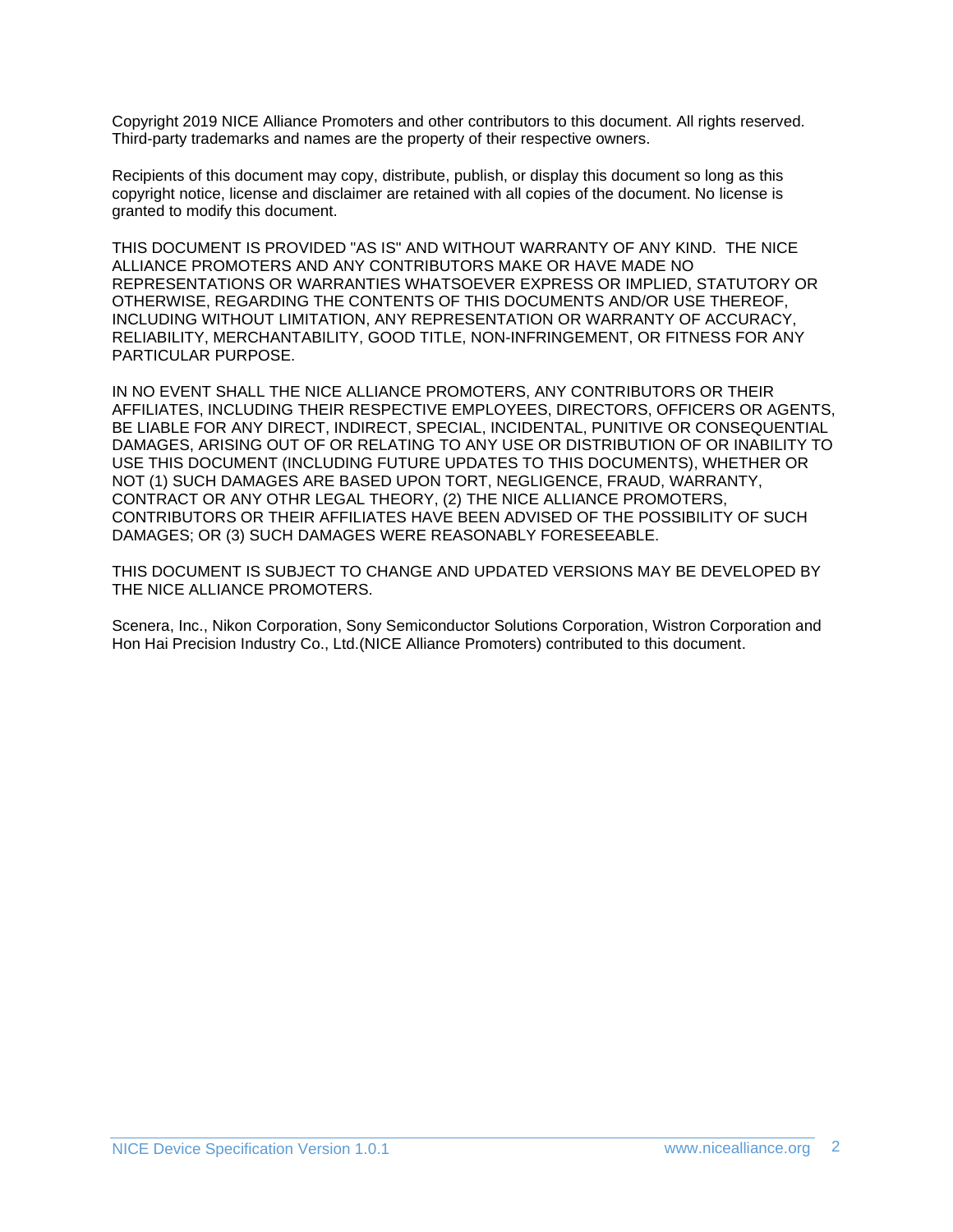# Revision History

| Version            | Date        | Comments                   |
|--------------------|-------------|----------------------------|
| 0.9 <sub>rc1</sub> | 13 Nov 2018 | First draft                |
| 0.9 <sub>rc2</sub> | 25 Feb 2019 | Second draft               |
| 0.9                | 25 Mar 2019 | Final draft                |
| 1.0                | 22 May 2019 | Final release              |
| 1.0.1              | 20 Dec 2019 | No change from version 1.0 |

# **Contributors**

| <b>Name</b>        | Company |
|--------------------|---------|
| Andrew Wajs        | Scenera |
| Aviram Cohen       | Scenera |
| Munehiro Shimomura | Sony    |
| Hironori Miyoshi   | Sony    |
| <b>Wendy Tin</b>   | Wistron |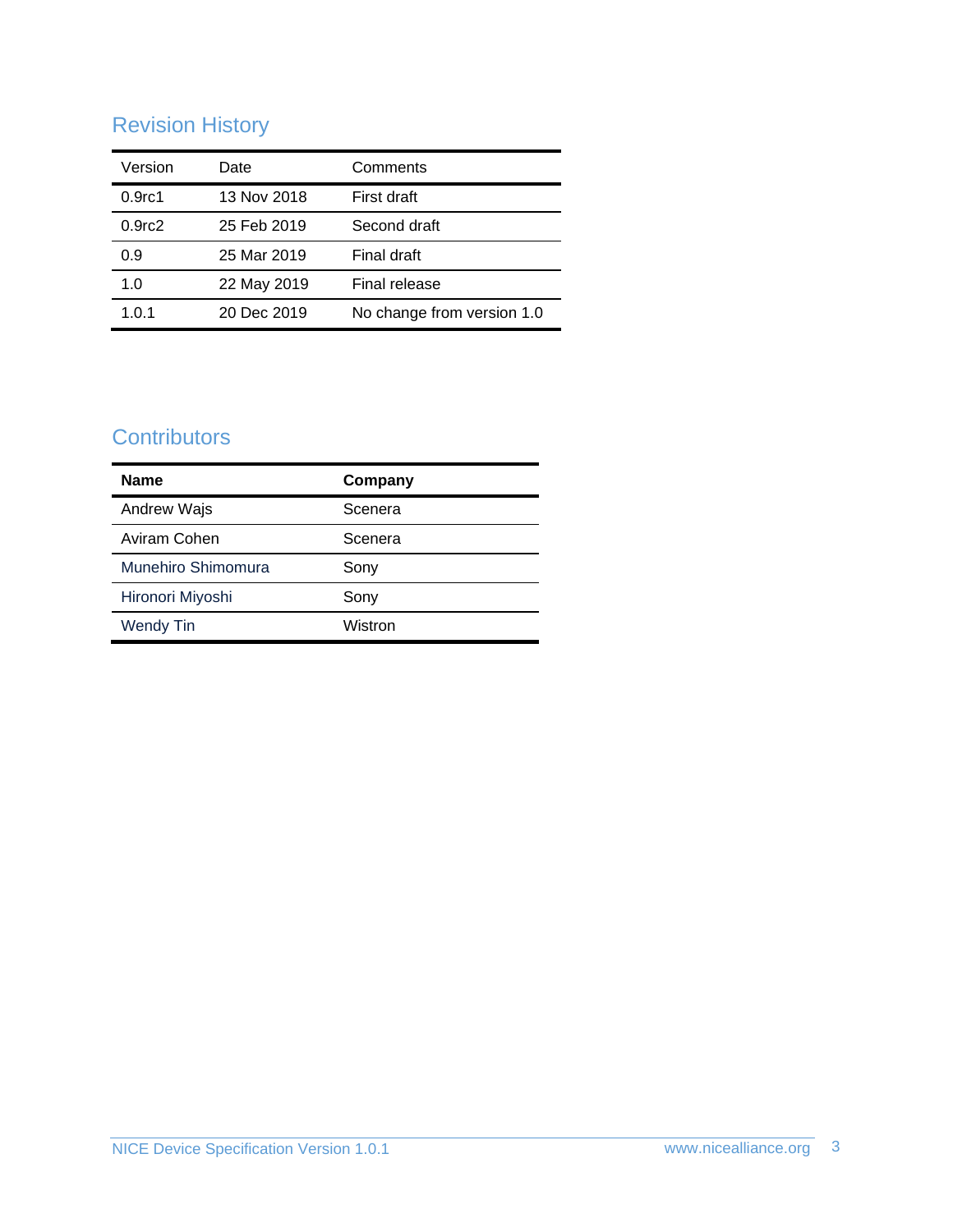# **Table of Contents**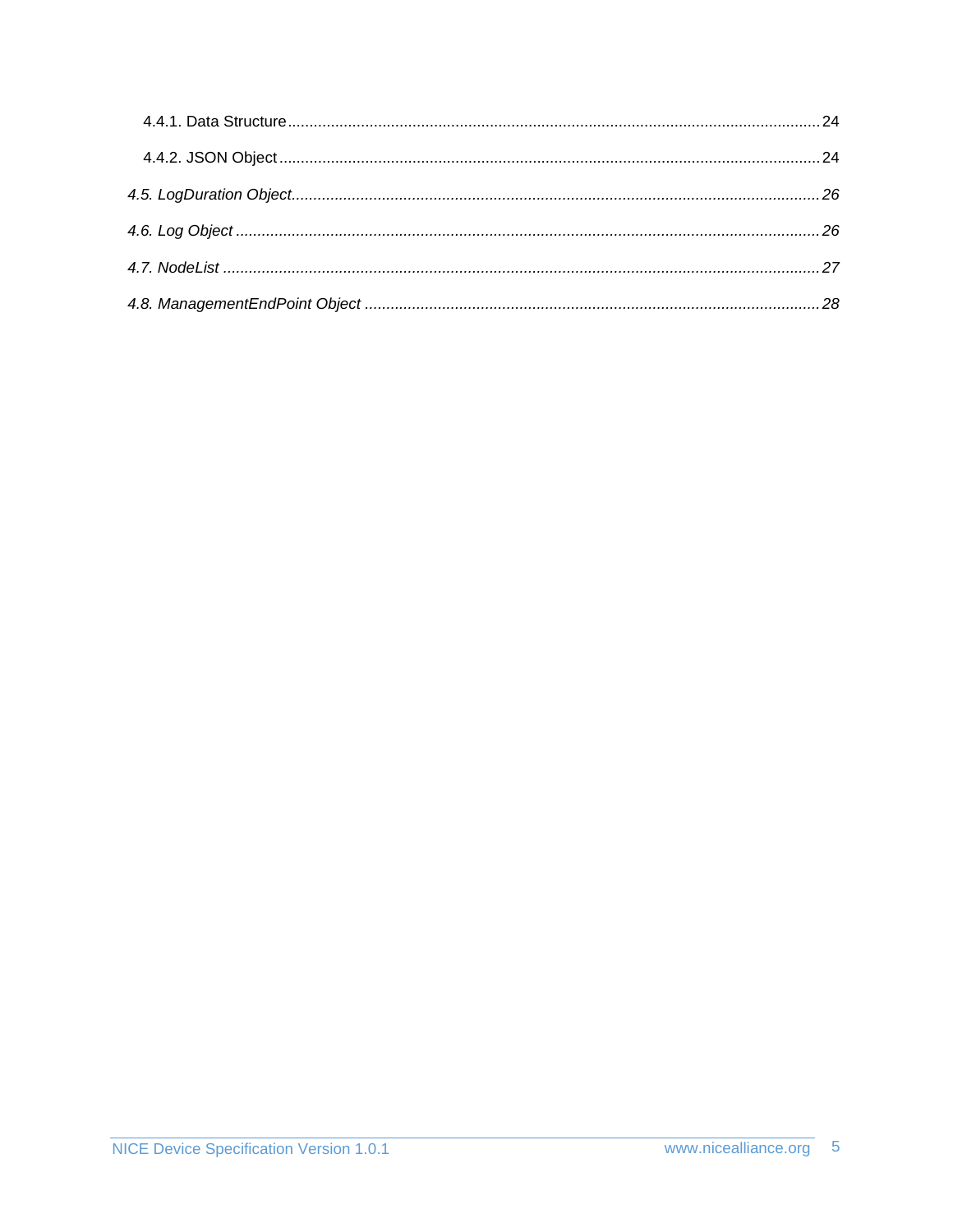### <span id="page-5-0"></span>**1. Scope**

This document describes the implementation of a NICE compliant Device. This includes how the device is managed and configured.

### <span id="page-5-1"></span>**2. Device Overview**

A NICE Device shall contain at least one or more Nodes. A Node is a basic unit of the Data Pipeline which contains at least inputs or outputs, a sensor or actuator and a computer vision process. The Device shall manage the following functions on behalf the Nodes that it contains:

- 1. Network Connectivity
- 2. Security of access to the Device, the protection of connections to the Device.
- 3. Privacy of data that is generated by Nodes within the Device.

Each Device shall have a DeviceID which is a unique identifier for the Device. The Device shall validate Entities that are communicating with the Device and provide access to resources on the Device based on the Permission that has been provided by the Entity in communication with the Device. The Access Management for Devices is defined in the Authentication Specification.

A Device shall be managed by one NICE Account Service at a time. A Device may be transferred from one NICE Account Service to another. The NICE License Authority shall be responsible for ensuring that the Device is allocated to a specific NICE Account Service.

The NICE Account Service enables Apps and Data Services to interact with the Device and to configure the Nodes that are housed in the Device. The Management interface shall be used to configure the connections to the device and set up a connection fabric between devices. Once these connections are in place, Nodes on different Devices can interact with each other as if they are on the same Device.

A Device shall have:

- One or more Nodes implemented.
- A Single management Interface.
- At least one IP based connection for Management, Control and Data.
- A Unique DeviceID, Secret Key with an accompanying X.509 certificate available on the NICE Licensing Authority.

The Example below represents a Device implementation that implements a single Source Node and has a Management Interface.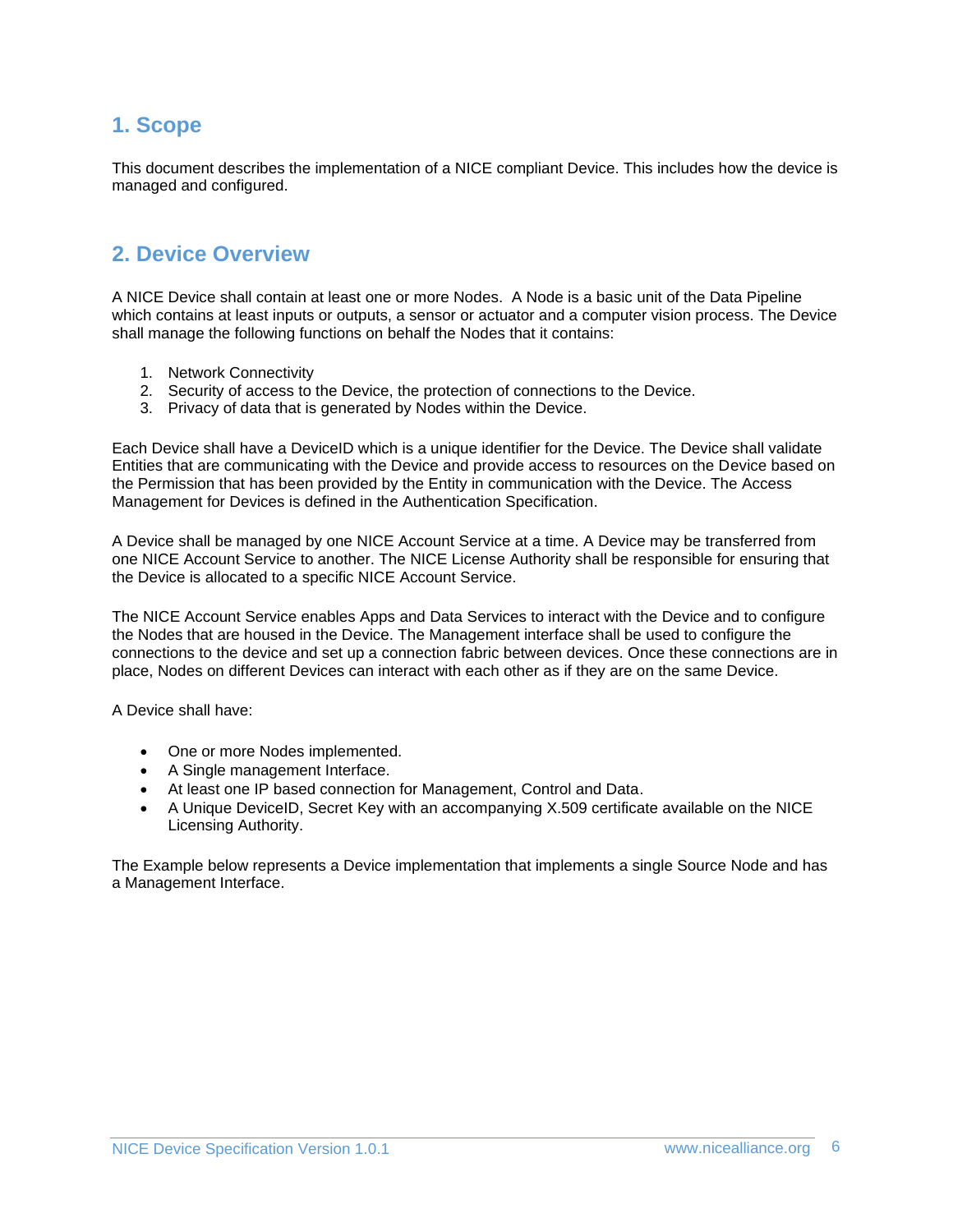

Figure 1: Device Implementation with a Single Node and a Management Interface

### <span id="page-6-1"></span><span id="page-6-0"></span>2.1. Interfaces

# 2.1.1. Management Interface

A **Management Interface** of a Device shall be used to configure the interconnections between Devices and Cloud Services and setup the security and privacy objects. The interface shall be used for:

- Setting the Control and Data Protocols to be used for each connection.
- Setting the security credentials to enable secure communication between Devices, Cloud Services and App.
- Configuration of the Device parameters.
- Getting the Device status.

The Management session shall use one of the following protocols:

- 1. MQTT
- 2. WebAPI

### <span id="page-6-2"></span>2.1.2. Control Interface

The **Control Interface** of a Node shall enable an App or Cloud to manage the Node within a Device. Commands sent to the Node are addressed to the Node by referencing the NodeID for that Node.

The Entities managing the Data Pipeline shall be provided credentials by the NICE Account Service that enable the Entity to communicate with the Device. An Entity managing the Device shall be granted an Access Token to access the Device. This Access Token may have a finite duration and the Entity managing the Device may be required to renew the Access Token if the token expires. The Access Token may also be revoked by the NICE Account Service. The processing of the Access Token is described in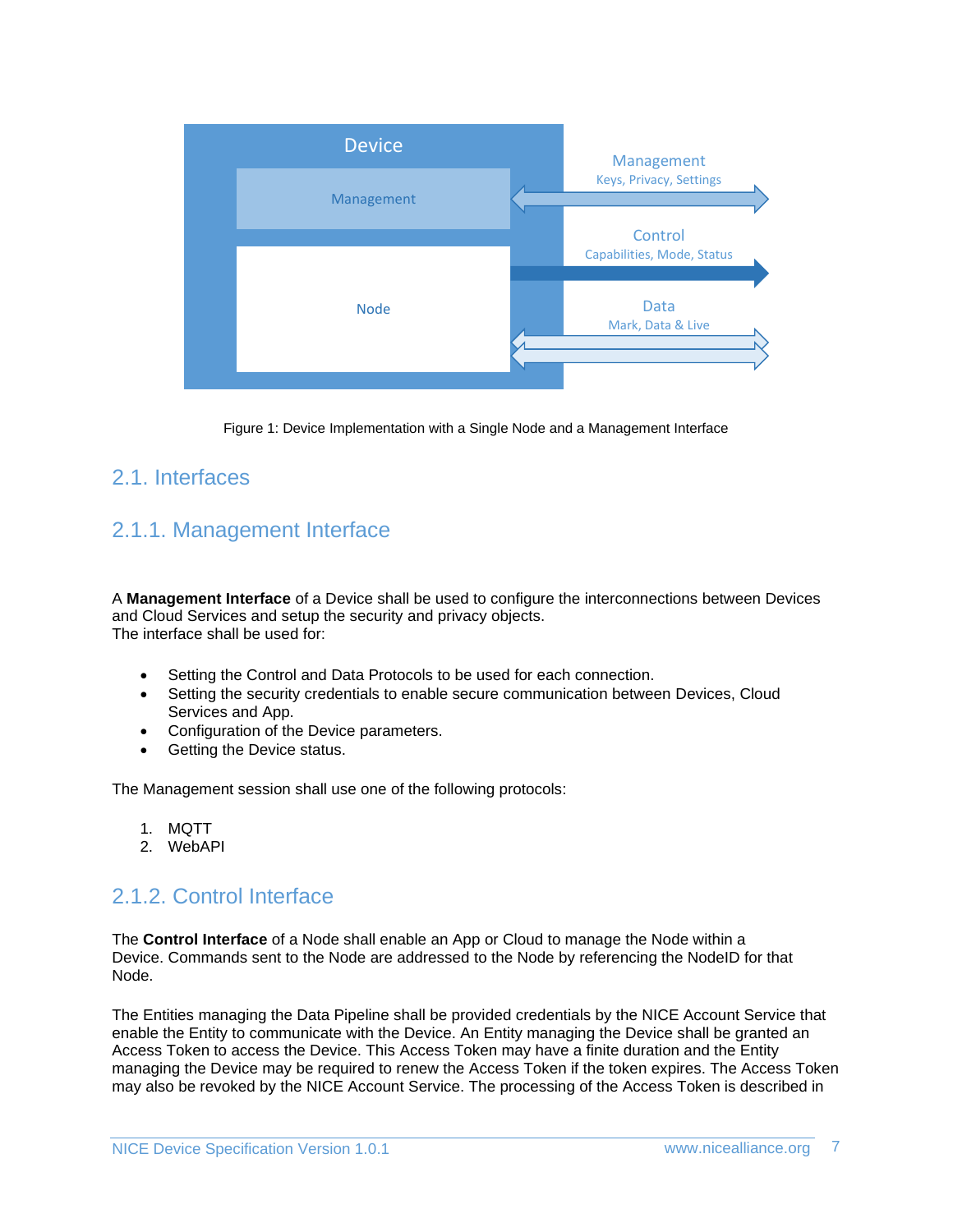the NICE Authentication Specification. The Entity shall use the API defined in the Data Pipeline Specification to manage the configuration of the Nodes on the Device.

The Control session shall use one of the following protocols:

- 1. MQTT
- 2. WebRTC
- 3. WebAPI

For More information please refer to the NICE Network Protocol Specification. For More information about the Control interface please refer to the Data Pipeline specification.

### <span id="page-7-0"></span>2.1.3. Data

The **Data Interface** of the Device enables the Device to exchange data with a Cloud Service or an Application.

It could be either an event driven data (SceneData) or a Live Stream using WebRTC as a delivery mechanism.

The establishment of the Data Session shall be set by the SceneMode as defined in the Data Pipeline Specification.

The Data session shall use one of the following protocols:

- 1. MQTT
- 2. WebRTC
- 3. WebAPI

For More information please refer to the protocol section in this specification. For More information about the Data interface please refer to the Data Pipeline specification.

## <span id="page-7-2"></span><span id="page-7-1"></span>**3. Management Interface**

## 3.1. GetManagementEndPoint

#### **Function**

The "GetManagementEndPoint" request the ManagementEndPoint Object to the NICE LA. If the NICE LA receives this request, the NICE LA returns the ManagementEndPoint Object. The Object includes the information to connect Management Interface by MQTT.

#### **Protocol(s) Used to Make Calls**

WebAPI

#### **Direction**

Caller DEVICE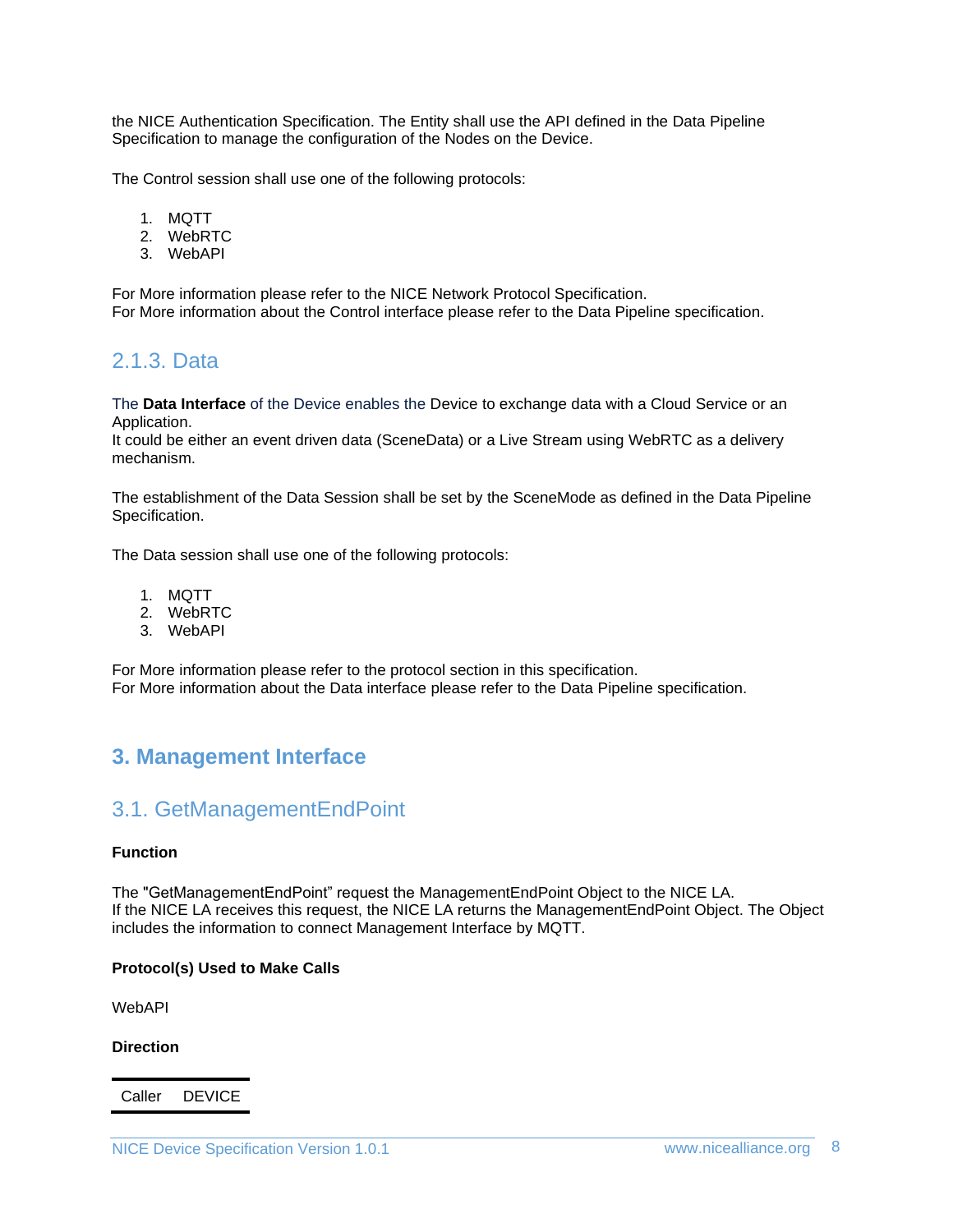Callee NICELA

#### **Request Parameters**

DeviceID

#### **Acknowledgement Parameters**

ManagementEndPoint Object

### <span id="page-8-0"></span>3.2. SetManagementObject

#### **Function**

The Device shall have the API to accept the Management Object configuration.

The "SetManagementObject" sets the Management Object to the Device. This Object shall include the keys, URI and credentials for the NICE Account Service Connection.

This API is called from NICE LA. The Device establishes an MQTT session to the NICE AS server described in the Management Object.

#### **Protocol(s) Used to Make Calls**

MQTT

WebAPI

**Direction**

Caller NICELA Callee DEVICE

#### **Request Parameters**

Management Object

#### **Acknowledgement Parameters**

Empty

### <span id="page-8-1"></span>3.3. GetNodeList

#### **Function**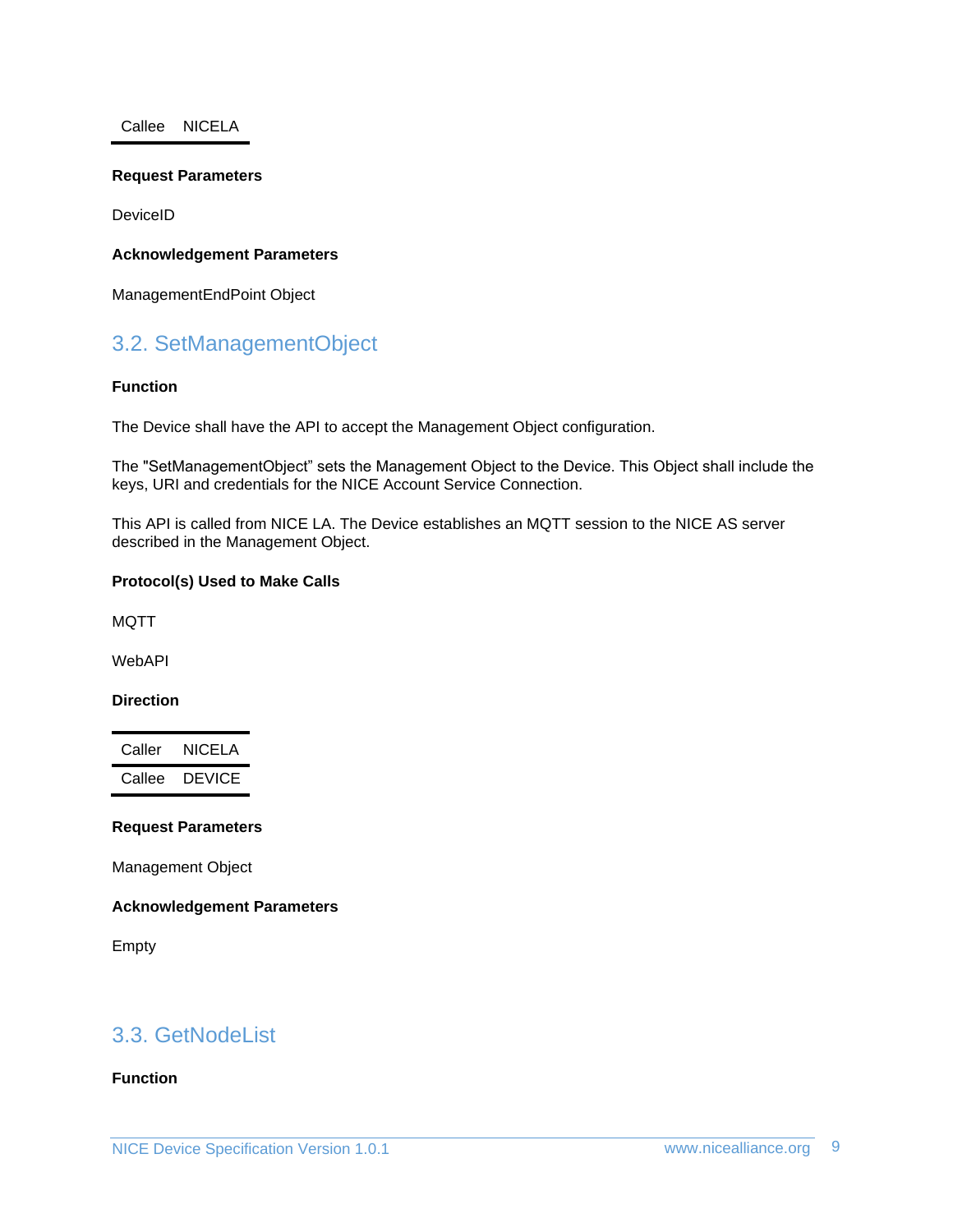Retrieve the list of Nodes on a specific device.

#### **Protocol(s) Used to Make Calls**

MQTT

WebAPI

**Direction**

Caller NICELA Callee DEVICE

#### **Request Parameters**

Empty

**Acknowledgement Parameters**

NodeList Object

### <span id="page-9-0"></span>3.4. GetManagementObject

#### **Function**

The Device must have the API to request the Management Object configuration form the NICE LA server.

The "GetManagementObject" request the Management Object to the NICE LA. If the NICE LA receives this request, the NICE LA returns the Management Object.

#### **Protocol(s) Used to Make Calls**

MQTT

WebAPI

#### **Direction**

Caller DEVICE Callee NICELA

#### **Request Parameters**

Empty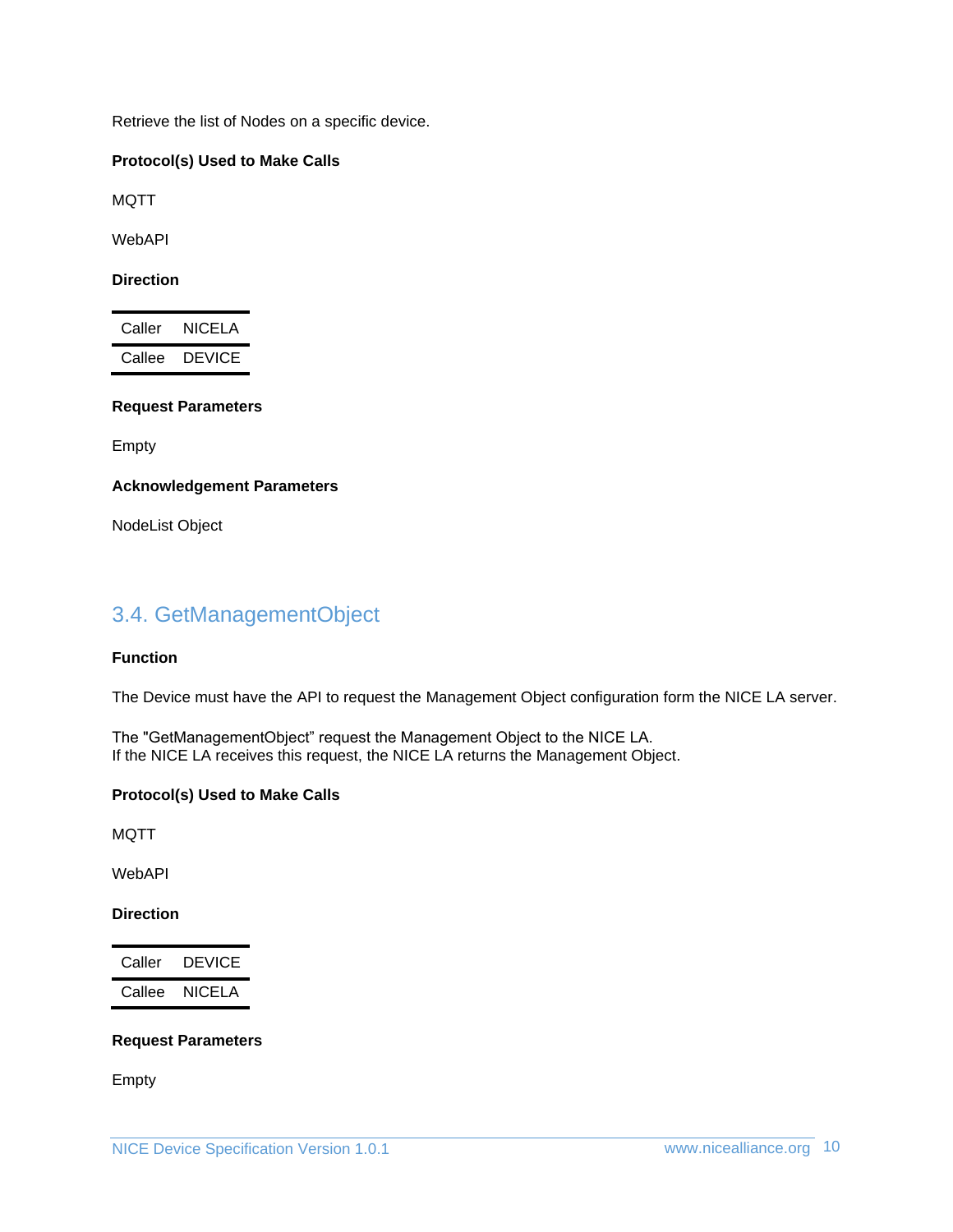#### **Acknowledgement Parameters**

Management Object

# <span id="page-10-0"></span>3.5. SetControlObject

#### **Function**

The Device shall have the API to accept the AS credential object configuration.

The "SetControlObject" shall set the Control Object in the Device. This call shall be made by the NICE AS. The Device shall establish a connection based on the requested protocol in the object. This API overwrites the settings previously configured with this API.

#### **Protocol(s) Used to Make Calls**

MQTT Management

WebAPI

#### **Direction**

| Caller | NICEAS        |
|--------|---------------|
| Callee | <b>DEVICE</b> |

#### **Request Parameters**

**ControlObject** 

#### **Acknowledgement Parameters**

Empty

### <span id="page-10-1"></span>3.6. GetControlObject

#### **Function**

The Device shall support the API to request the Control Object from the NICE AS server.

The "GetControlObject" requests the Control Object from the NICE AS.

#### **Protocol(s) Used to Make Calls**

MQTT

WebAPI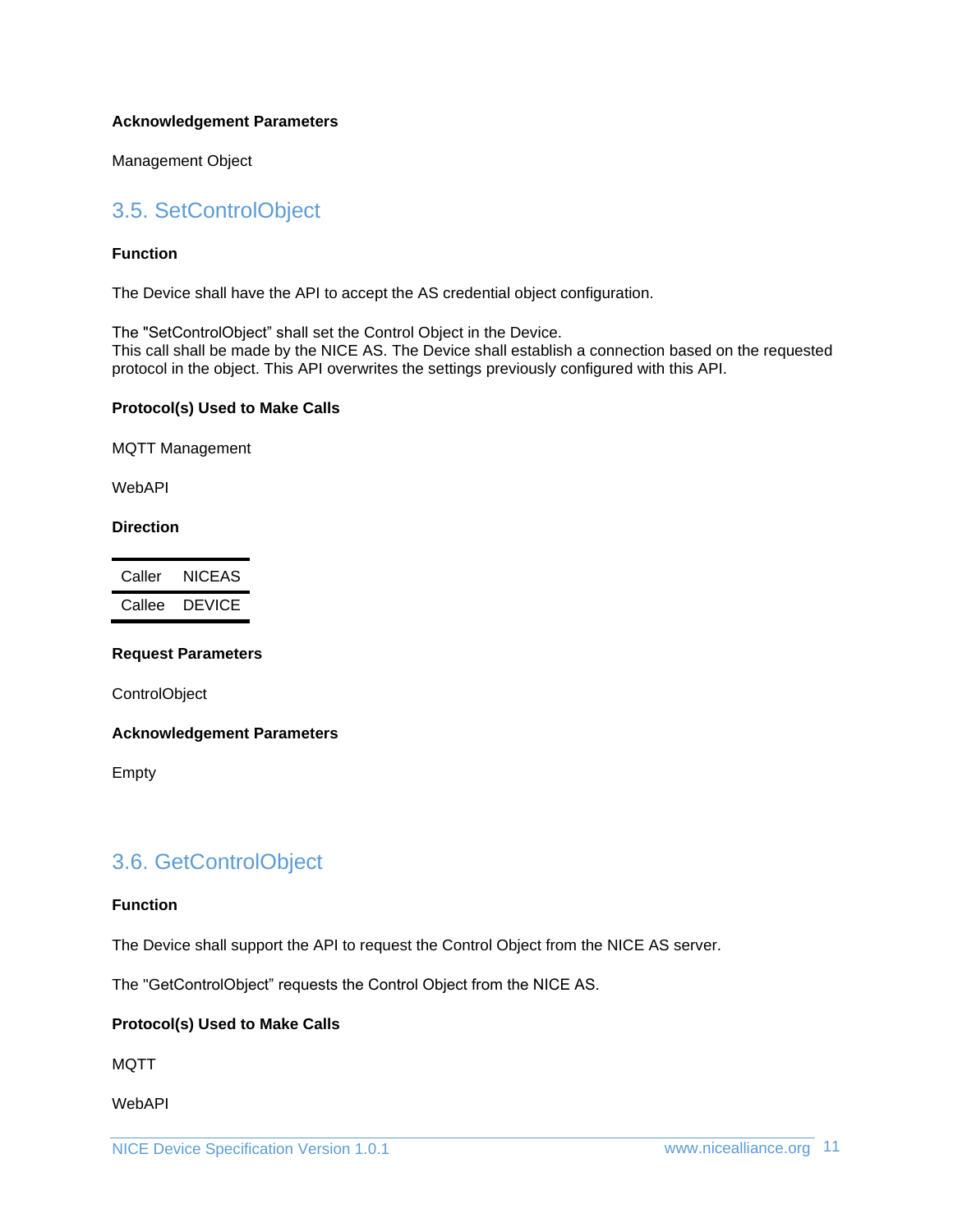#### **Direction**

| Caller | DEVICE |
|--------|--------|
| Callee | NICEAS |

#### **Request Parameters**

Empty

#### **Acknowledgement Parameters**

**ControlObject** 

# <span id="page-11-0"></span>3.7. GetDeviceStatus

#### **Function**

The Device shall return the DeviceStatus Object in response to this request.

#### **Protocol(s) Used to Make Calls**

MQTT Management

Web API

#### **Direction**

| Caller | NICEAS.<br>NICELA |
|--------|-------------------|
| Callee | DEVICE            |

#### **Request Parameters**

Empty

#### **Acknowledgement Parameters**

DeviceStatus Object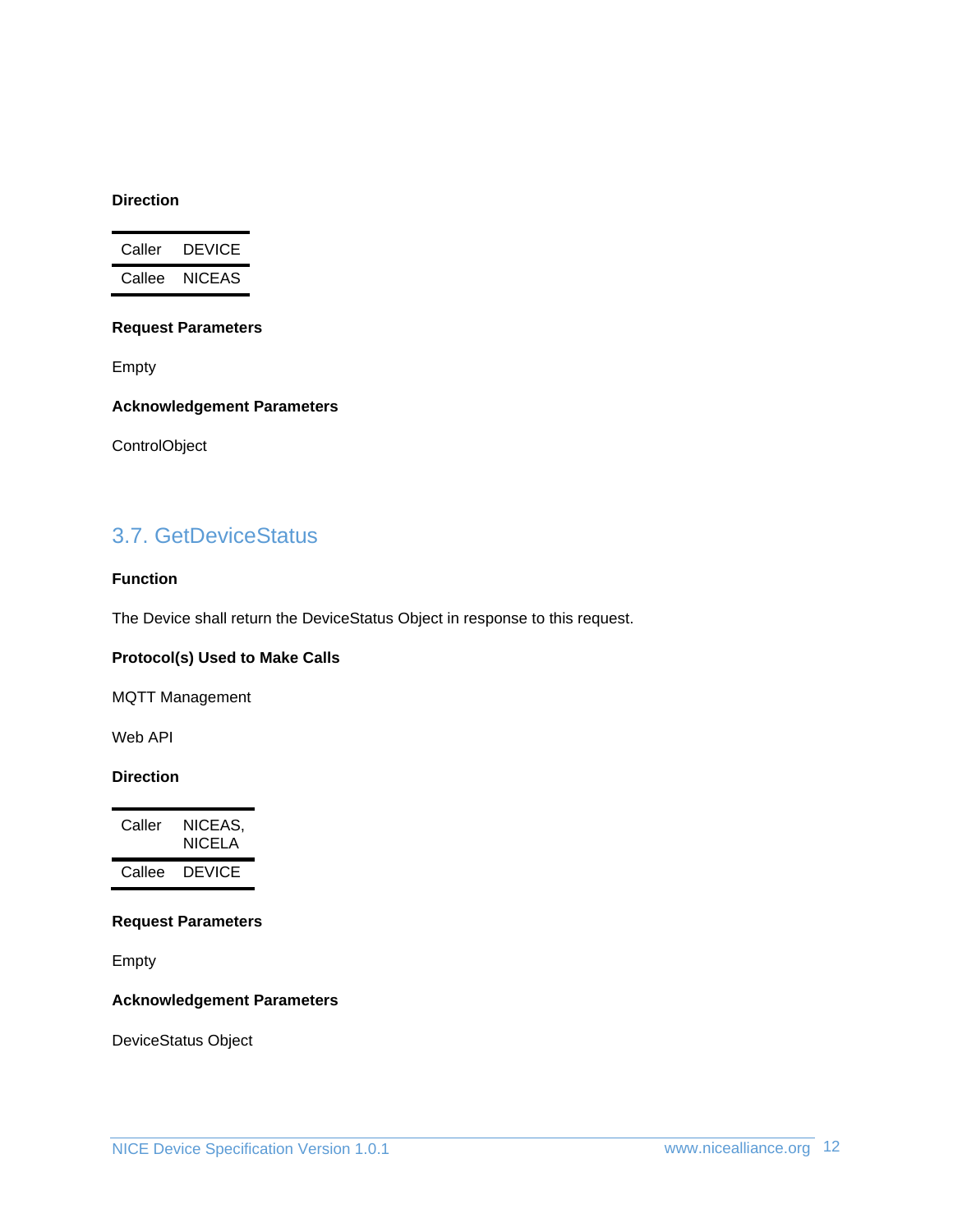### <span id="page-12-0"></span>3.8. GetLog

#### **Function**

The response shall contain the Log Object shall include a list of messages that have not been correctly responded to. The LogDuration Object that is passed in the request specifies the period of time for which log information is required.

#### **Protocol(s) Used to Make Calls**

MQTT Management

Web API

#### **Direction**

| Caller | NICEAS.<br>NICELA |
|--------|-------------------|
| Callee | DEVICE            |

#### **Request Parameters**

LogDuration Object

#### **Acknowledgement Parameters**

Log Object(s)

### <span id="page-12-1"></span>3.9. DeleteLog

#### **Function**

The Device shall delete log file entries as defined in the LogDuration Object.

#### **Protocol(s) Used to Make Calls**

MQTT Management

Web API

**Direction**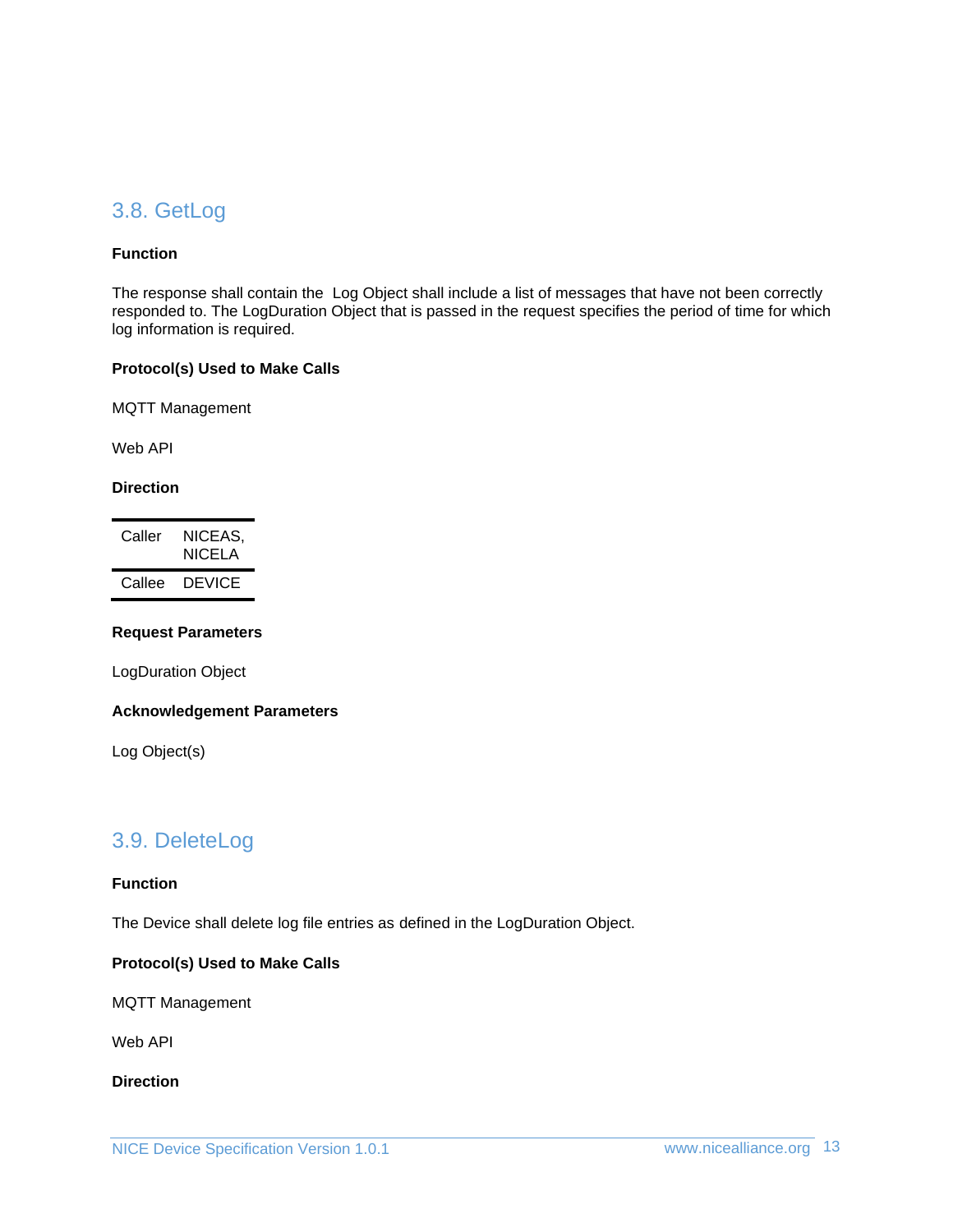| Caller | NICEAS.<br>NICELA |
|--------|-------------------|
| Callee | DEVICE            |

#### **Request Parameters**

LogDuration Object

#### **Acknowledgement Parameters**

Empty

### <span id="page-13-0"></span>3.10. SetFirmwareUpdateObject

#### **Function**

The Device shall support the API to accept the FirmwareUpdate object. The receipt and correct receipt of this object shall cause the the Device to fetch a file containing the Firmware from the server defined in the FirmwareUpdate Object if the Firmware File has not already been downloaded to the Device.

The "SetFirmwareUpdateObject" sets the FirmwareUpdate Object to the Device.

This API shall be called from NICE License Authority or from the NICE Account Service.

#### **Protocol(s) Used to Make Calls**

MQTT

WebAPI

#### **Direction**

| Caller | NICELA        |
|--------|---------------|
| Callee | <b>DEVICE</b> |

#### **Request Parameters**

FirmwareUpdate Object

#### **Acknowledgement Parameters**

Empty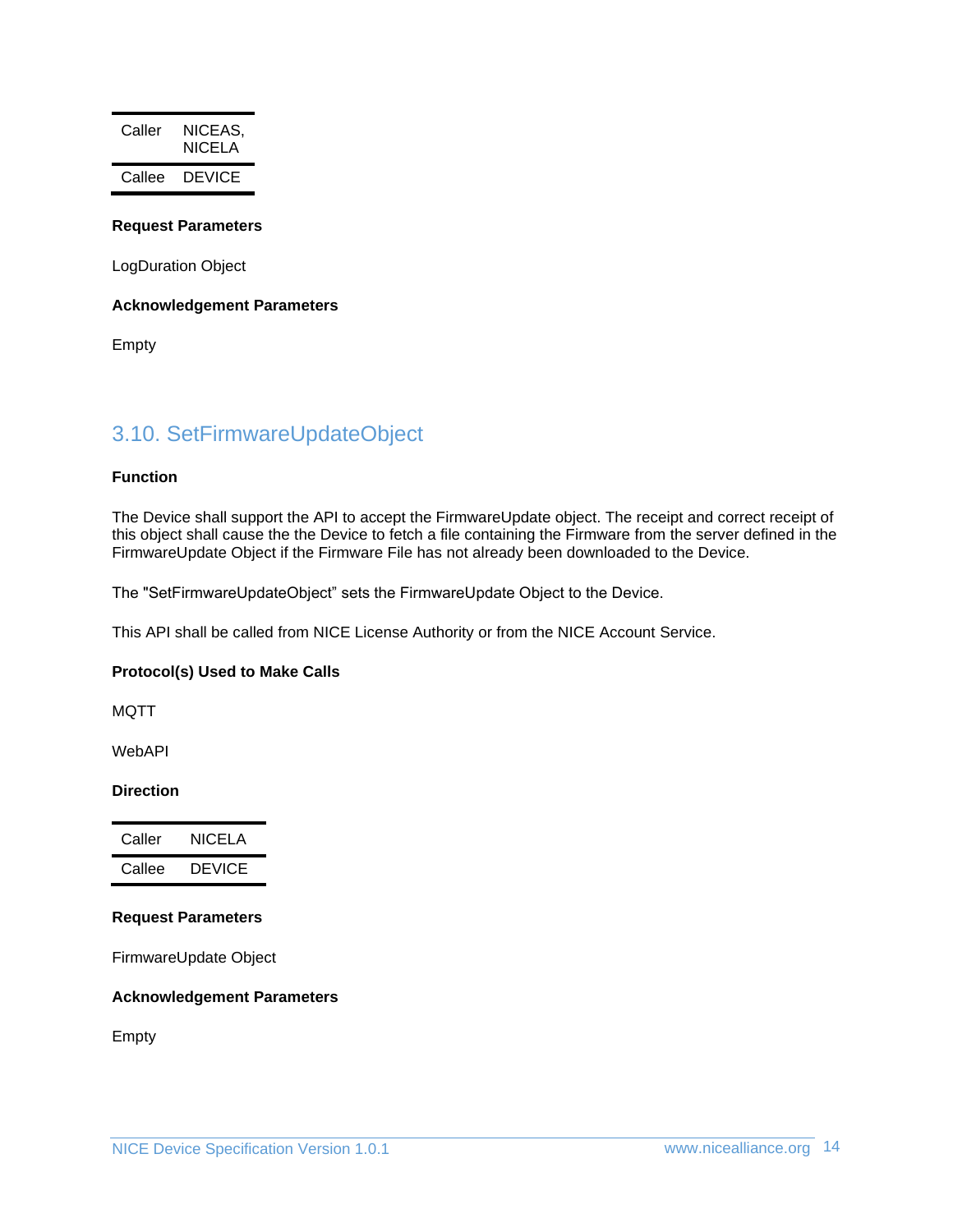# <span id="page-14-0"></span>3.11. GetFirmwareUpdateObject

#### **Function**

The Device shall support the API to request the FirmwareUpdate Object configuration form the NICE LA or NICE AS server.

The "GetFirmwareUpdateObject" request the FirmwareUpdate Object from the NICE LA or from the NICE AS.

If the NICE LA or NICE AS receives this request, it shall return the FirmwareUpdate Object.

#### **Protocol(s) Used to Make Calls**

MQTT

WebAPI

#### **Direction**

| Caller | <b>DEVICE</b>            |
|--------|--------------------------|
| Callee | NICELA,<br><b>NICEAS</b> |

#### **Request Parameters**

Empty

**Acknowledgement Parameters**

FirmwareUpdate Object

# <span id="page-14-2"></span><span id="page-14-1"></span>**4. Data Objects**

### 4.1. Management Object

The Management Object is provided to a Device when it is linked to a User's Account. The Object contains information that allows the Device to verify messages sent to the Device by the NICE AS or Entities that the NICE AS authorizes to communicate with the Device.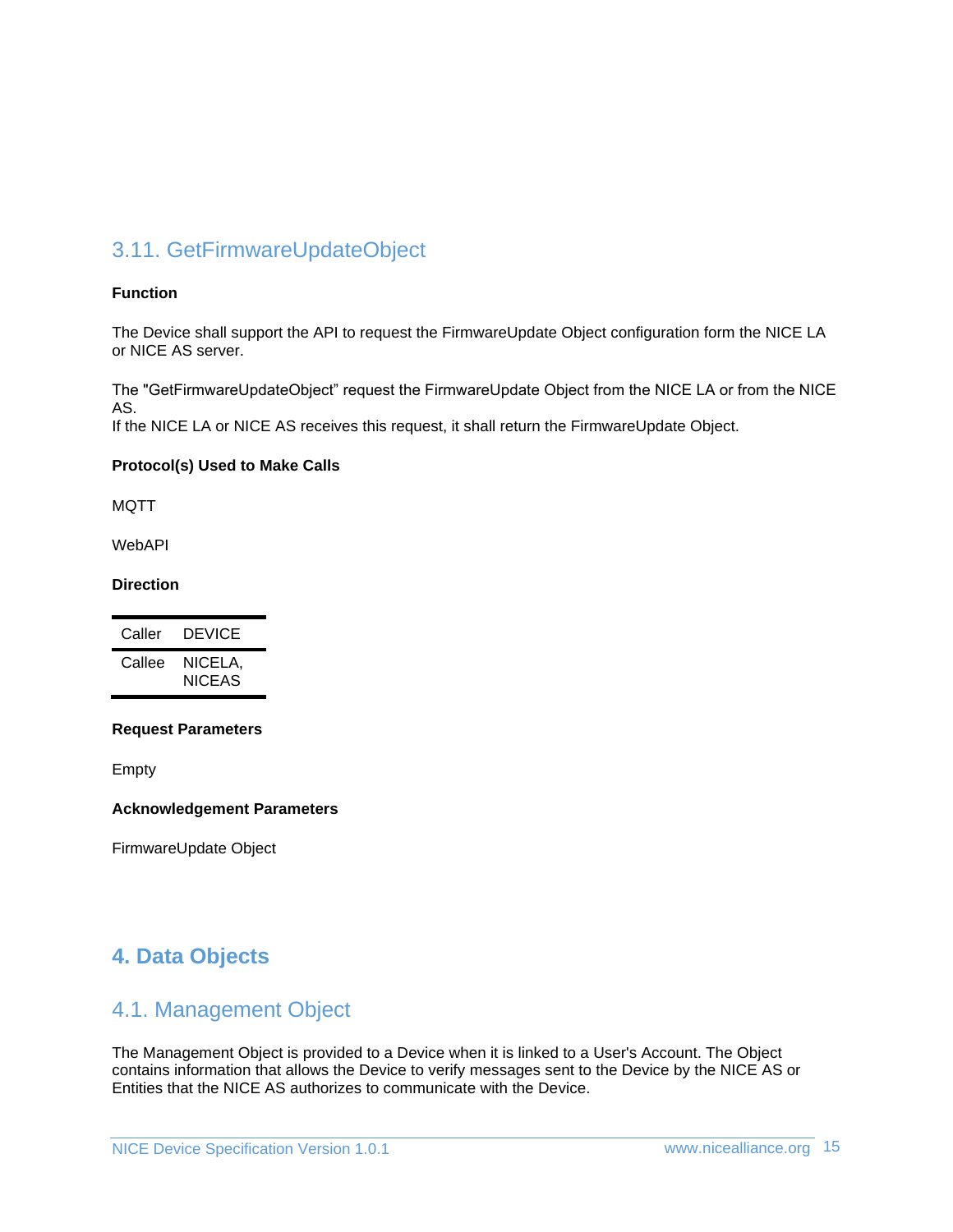The Object shall always be encrypted under the Device Public Key and shall be Signed with a Private Key that is certified by the NICE LA for the purpose of being used to sign these Objects. In case the object is not signed or encrypted it shall be rejected by the Device. If the signature validation fails, the Object shall be rejected by the Device. If the object is incorrectly formed it shall be rejected by the Device.

The revoked jti list is the complete list of revoked Access Token IDs for the device. This list shall overwrite any previous list stored in the Device.

The "AllowedTLSRootCertificates" provides a list of allowed root certificates for TLS communication. Each entry in the array contains a Root Certificate that is valid for TLS communication. Certificates in this list are appended to any existing listed TLS Root Certificates that are stored in the device. The list is explicitly provided here so as not required to have the actual certificate signed by the NICE LA. There is also an option to delete Certificates that have been provided previously to the Device.

| 'prty':val Properties                                        |                                                            |
|--------------------------------------------------------------|------------------------------------------------------------|
| $\left  + \right\rangle$<br><b>ABC</b> Version : string      |                                                            |
| $\left\vert +\right\rangle$<br><b>ABC</b> DeviceID: string   |                                                            |
|                                                              | 'prty':val Properties                                      |
|                                                              | Ð<br>ABC NICEAccountServiceID: string                      |
|                                                              | ABC NICEAccountServiceName: string                         |
|                                                              | $\boxplus$<br>ABC NICEAccountServiceCertific: string       |
| 田目<br>{} NICEAccountService : object                         | ate                                                        |
|                                                              | [x,y,z] Array Items<br>田昌<br>[] RevokedJSONTokenIDs: array |
|                                                              | ABC [O-n]<br>: string                                      |
|                                                              | $\pm$<br>ABC NICEAccountServiceURI : string                |
|                                                              | Any <additional properties="">: Any</additional>           |
|                                                              |                                                            |
| 田<br><b>ABC</b> FirmwareSourceID: string                     |                                                            |
| $\boxed{+}$<br>ABC CodeSigningCertificate: string            |                                                            |
| $\boxplus$<br>ABC NICELAIntermediateCertifica : string<br>te |                                                            |
| $\pm$<br><b>ABC</b> ExpiryDateTime: string                   |                                                            |
|                                                              |                                                            |
| [] AllowedTLSRootCertificates : array                        | [x,y,z] Array Items<br>$\Box$                              |
|                                                              | ABC [O-n]<br>: string                                      |
|                                                              | [x,y,z] Array Items                                        |
| [] DeletedTLSRootCertificates : array                        | $\boxplus$<br>ABC [O-n]<br>: string                        |
| Any <additional properties="">: Any</additional>             |                                                            |

## <span id="page-15-0"></span>4.1.1. Data Structure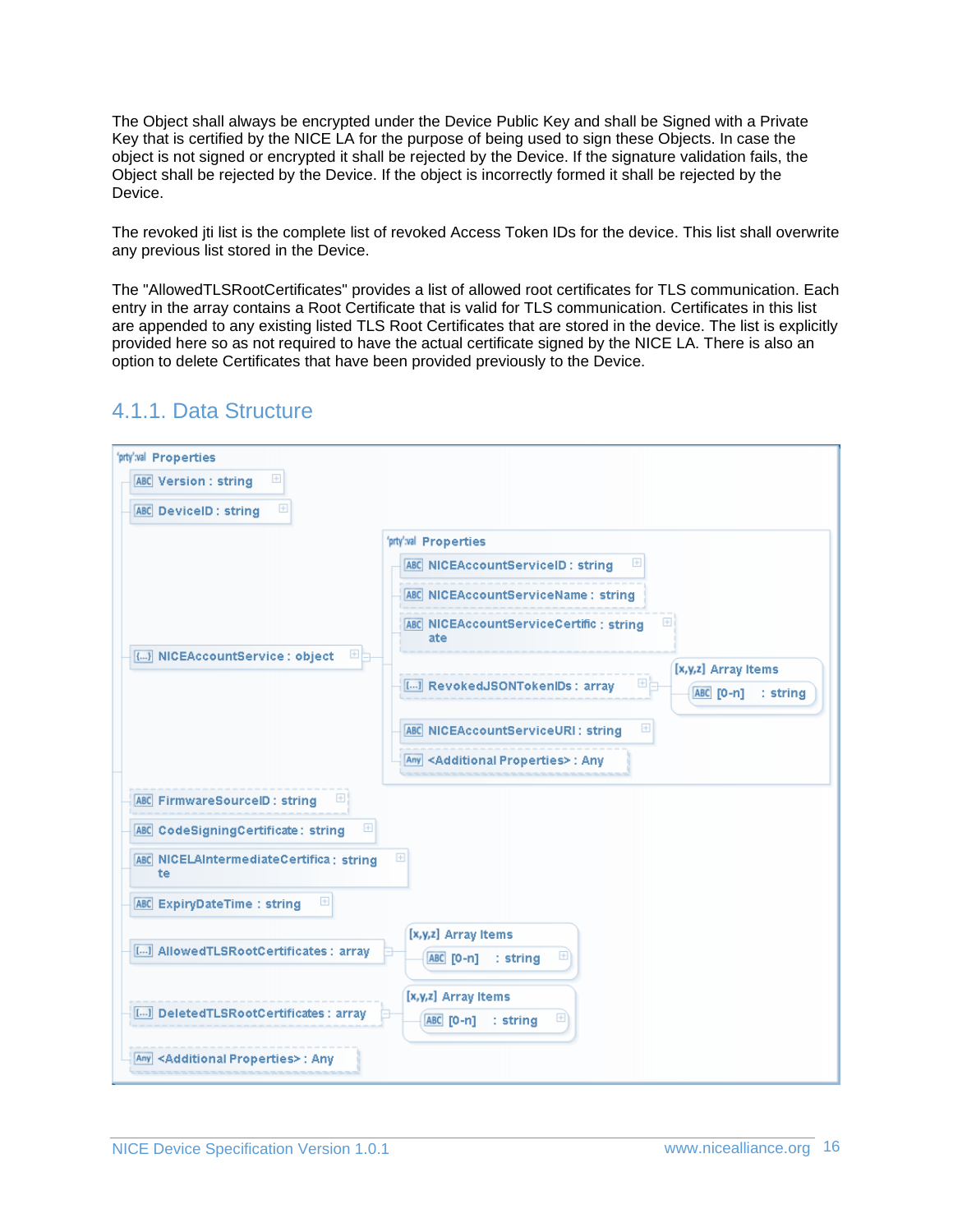Figure 2. Management Object Data Structure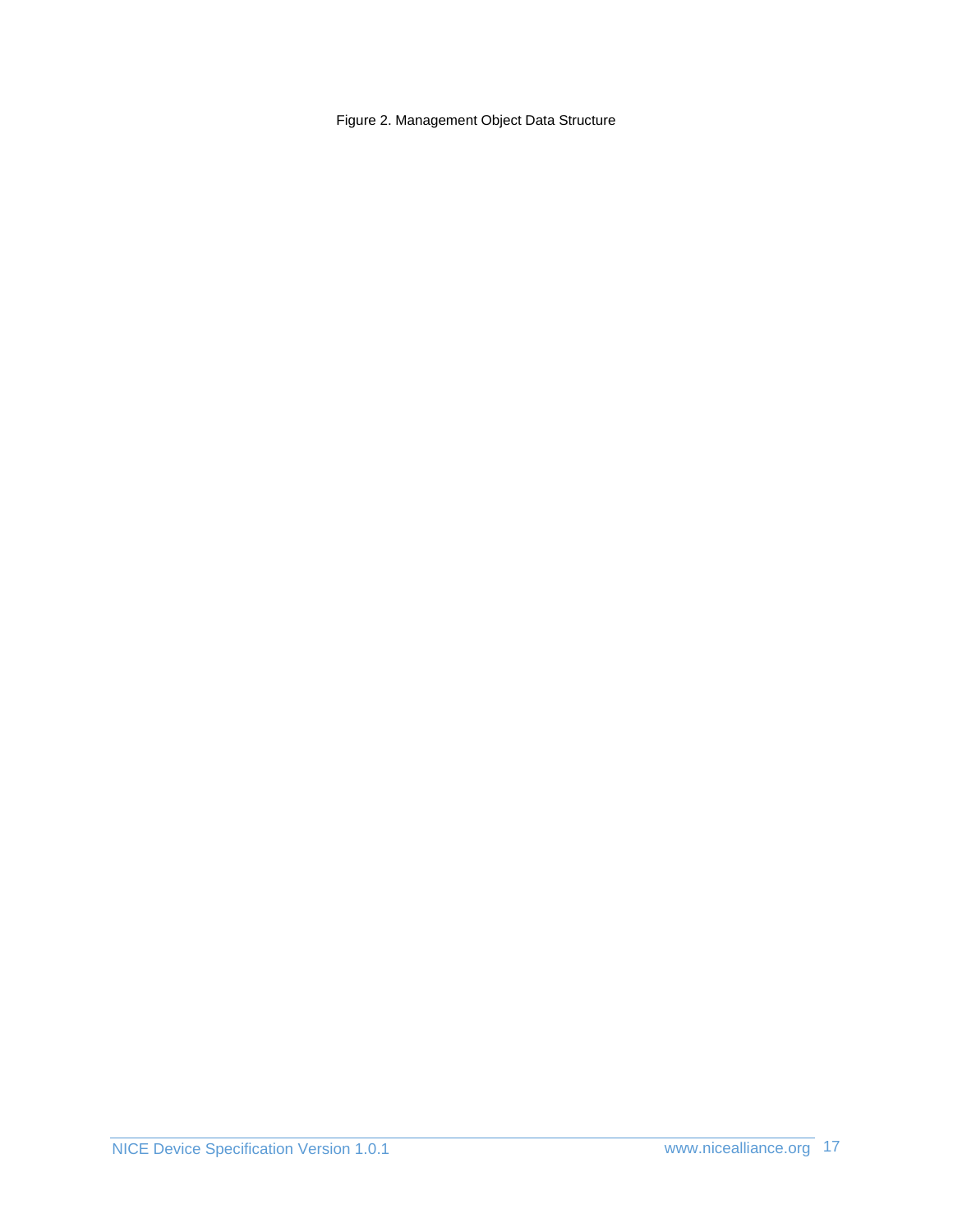# <span id="page-17-0"></span>4.1.2. JSON Object

#### **Management Object**

```
{
     "$schema": "http://json-schema.org/draft-06/schema#",
     "type": "object",
     "title": "Management",
     "description": "The device shall first decrypt this object using its private key. 
It then extracts and validates the NICELA working X.509 certificate and validates this 
certificate. It then uses the public key from this certificate and validates the 
message. The validate includes the entire decrypted document structure. ",
     "properties": {
         "Version": {
            "type": "string",
             "enum": [
                "1.0"
 ]
 },
 "DeviceID": {
            "type": "string",
             "description": "Permanent ID of the device. Readable by end user."
         },
         "NICEAccountService": {
             "type": "object",
             "description": "Management layer messages can only be sent and received 
using these credentials to encrypt at an application level.",
            "properties": {
                "NICEAccountServiceID": {
                    "type": "string",
                   "description": "Unique ID for the NICE Account Service Provider"
                },
                "NICEAccountServiceName": {
                    "type": "string"
                },
                 "NICEAccountServiceCertificate": {
                   "type": "string",
                   "description": "Base64 encoded X.509 certificate for the NICE 
Account Service "
 },
                "RevokedJSONTokenIDs": {
                    "type": "array",
                   "description": "JSON Token IDs (jti) that are revoked ",
                   "uniqueItems": true,
                   "items": {
                        "type": "string"
 }
 },
                "NICEAccountServiceURI": {
                    "type": "string",
                   "description": "URI for the MQTT broker for the NICE Account 
Service"
 }
 },
             "required": [
                "NICEAccountServiceID",
                "NICEAccountServiceURI"
 ]
         },
         "FirmwareSourceID": {
             "type": "string",
```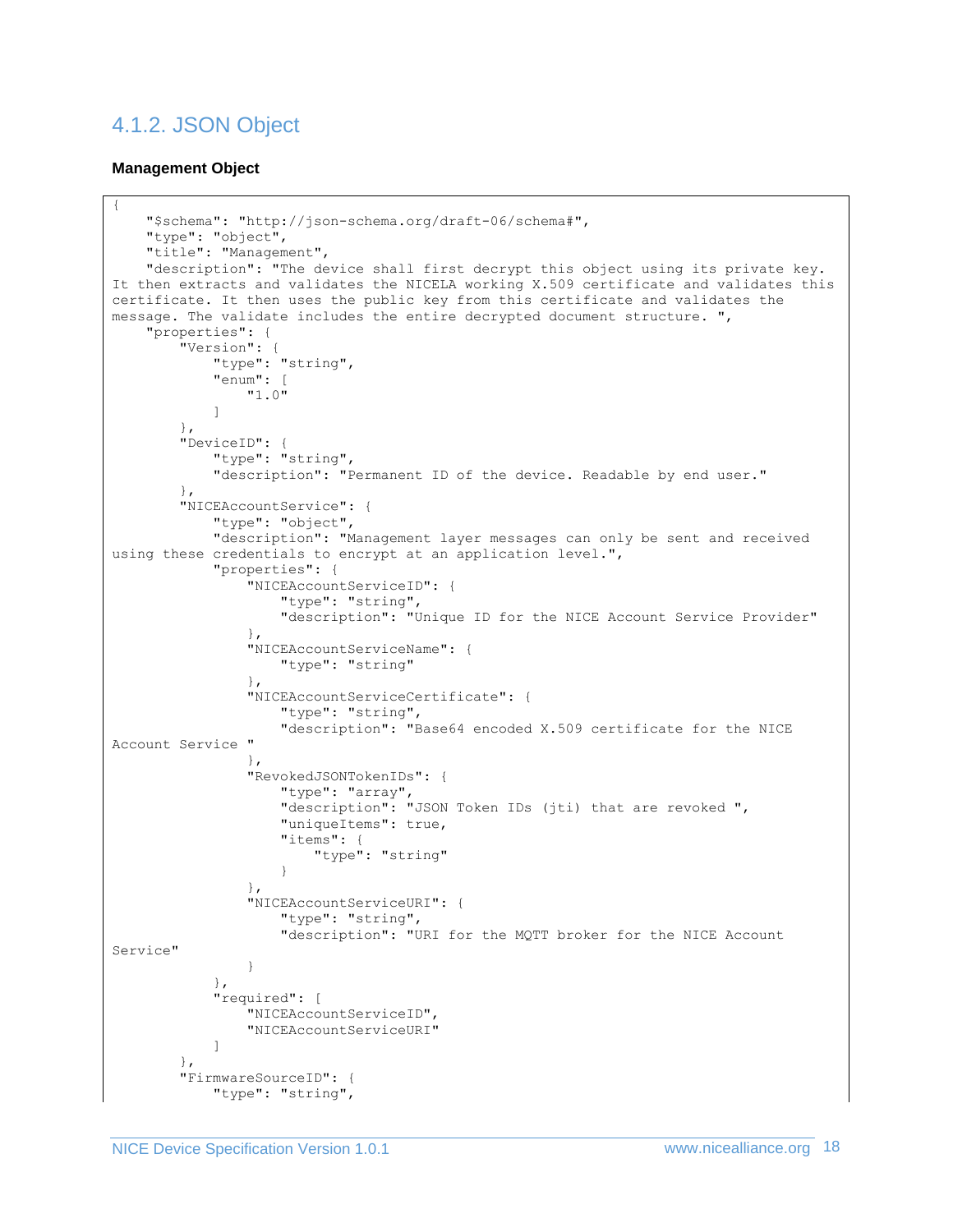```
 "description": "ID of the party that is responsible for signing the 
firmware update. When checking the X.509 certificate for the code image signature this 
ID must match that of the X.509 certificate."
         },
         "CodeSigningCertificate": {
             "type": "string",
             "description": "X.509 Certificate containing verification key for firmware 
upgrades. The NICE LA will use this field to update the certificate from the device 
manufacturer to the device seller."
 },
         "NICELAIntermediateCertificate": {
             "type": "string",
             "description": "Base64 encoded X.509 certificate for the NICELA working 
Certificate. This certificate is signed using the NICE LA root key."
         },
         "ExpiryDateTime": {
            "type": "string",
             "description": "Message is no longer valid after this date in ISO 8601 
format."
         },
         "AllowedTLSRootCertificates": {
             "type": "array",
             "uniqueItems": true,
             "items": {
                 "type": "string",
                 "description": "Allowed X.509 root certificates that may be used for 
Management Level TLS communication"
 }
         },
         "DeletedTLSRootCertificates": {
             "type": "array",
             "uniqueItems": true,
             "items": {
                 "type": "string",
                 "description": "TLS certificates to be deleted from the Device for TLS 
communication."
 }
         }
     },
     "required": [
         "CodeSigningCertificate",
         "NICEAccountService",
         "AllowedTLSRootCertificates",
         "NICELAIntermediateCertificate",
         "DeviceID",
         "ExpiryDateTime",
         "Version"
     ]
}
```
# <span id="page-18-0"></span>4.2. DeviceControl Object

This Object is provided by the NICE AS to the Device to manage the processing of Access Tokens that the NICE AS provides to Entities that are enabled to interact with the Device.

The Object shall always be encrypted under the Device Public Key and shall be Signed with a Private Key that is certified by the NICE AS for the purpose of being used to sign these Objects. In case the object is not signed or encrypted it shall be rejected by the Device. If the signature validation fails, the Object shall be rejected by the Device. If the object is incorrectly formed it shall be rejected by the Device.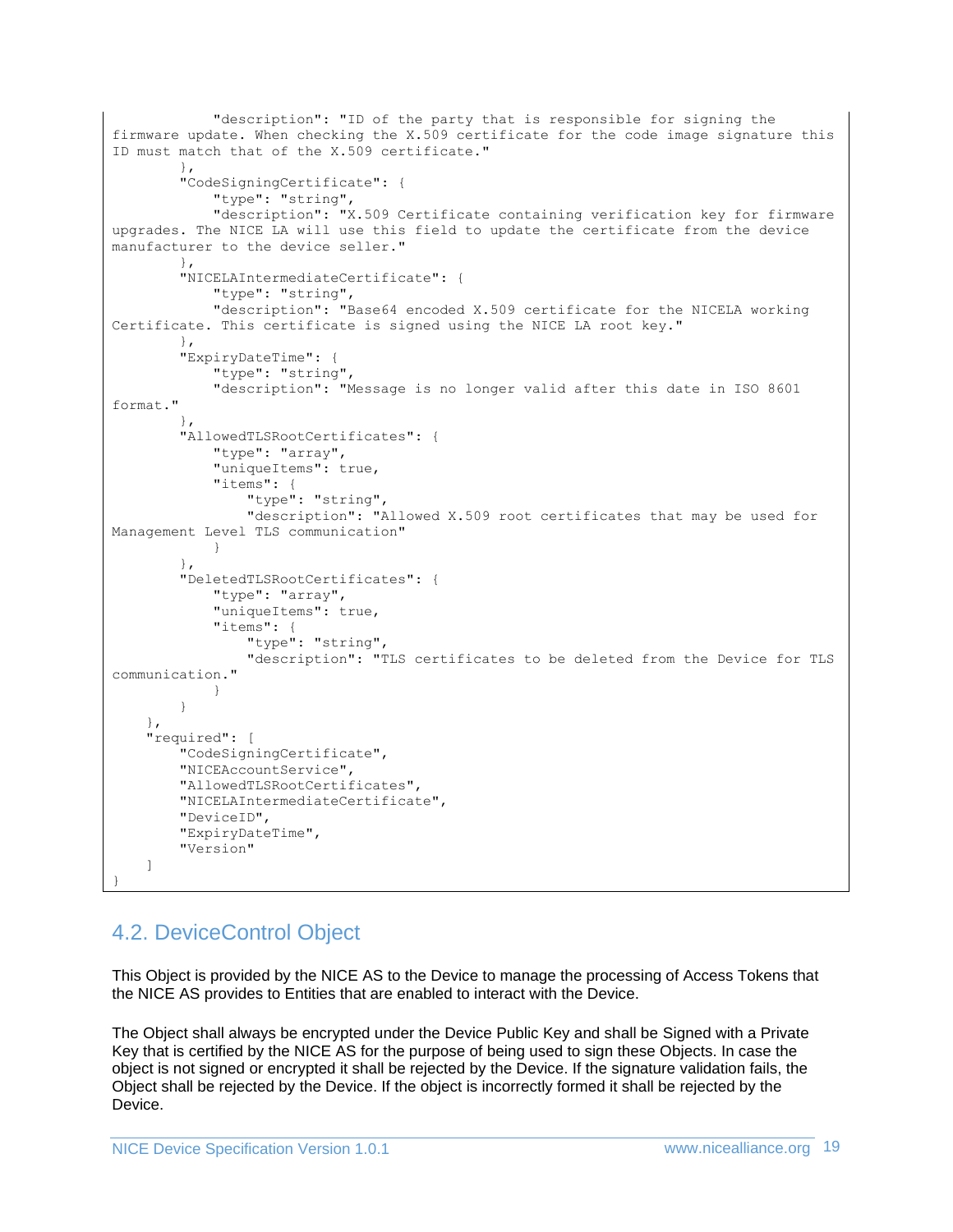The revoked jti list is the complete list of revoked Access Token IDs for the device. This list shall overwrite any previous list stored in the Device.

### <span id="page-19-0"></span>4.2.1. Data Structure



Figure 3. DeviceControl Object Data Structure

# <span id="page-19-1"></span>4.2.2. JSON Object

#### **DeviceControl**

```
{
     "$schema": "http://json-schema.org/draft-06/schema#",
     "type": "object",
     "title": "DeviceControl",
     "description": "This object sets up the permissions and end points for the Control 
communication.",
     "properties": {
         "Version": {
             "type": "string",
             "enum": [
```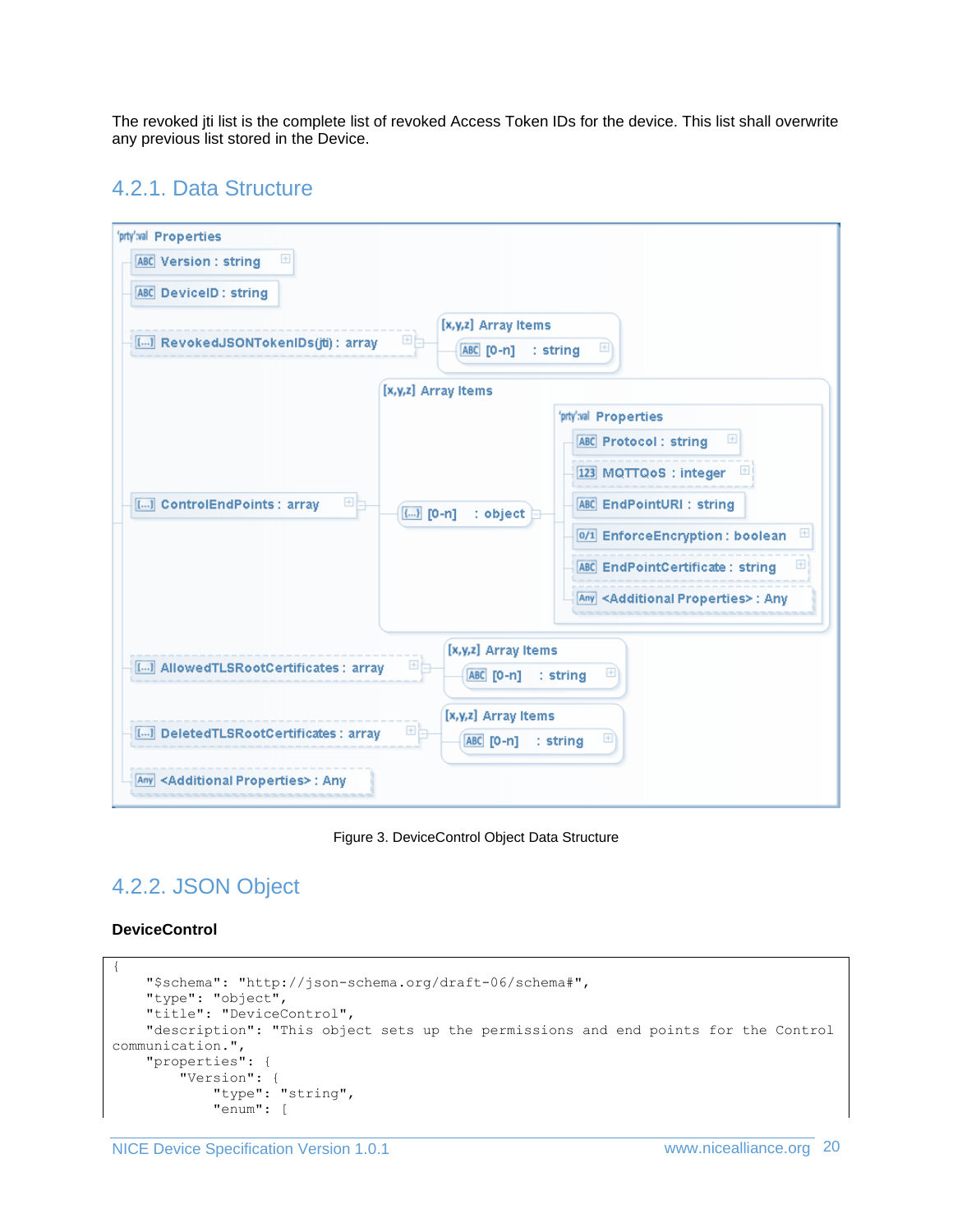```
 "1.0"
               ]
           },
           "DeviceID": {
               "type": "string"
           },
           "RevokedJSONTokenIDs(jti)": {
                "type": "array",
                "description": "List of revoked jti values",
                "uniqueItems": true,
                "items": {
                     "type": "string",
                    "description": "jti values that are revoked"
 }
           },
           "ControlEndPoints": {
                "type": "array",
                "uniqueItems": true,
                "items": {
                     "type": "object",
                     "properties": {
                          "Protocol": {
                               "type": "string",
                              "enum": [
                                    "WebRTC",
                                   "MQTT"
\sim 100 \sim 100 \sim 100 \sim 100 \sim 100 \sim 100 \sim 100 \sim 100 \sim 100 \sim 100 \sim 100 \sim 100 \sim 100 \sim 100 \sim 100 \sim 100 \sim 100 \sim 100 \sim 100 \sim 100 \sim 100 \sim 100 \sim 100 \sim 100 \sim 
 },
                         "MQTTQoS": {
                               "type": "integer",
                              "enum": [
\mathfrak{0},1,
                                   2
\sim 100 \sim 100 \sim 100 \sim 100 \sim 100 \sim 100 \sim 100 \sim 100 \sim 100 \sim 100 \sim 100 \sim 100 \sim 100 \sim 100 \sim 100 \sim 100 \sim 100 \sim 100 \sim 100 \sim 100 \sim 100 \sim 100 \sim 100 \sim 100 \sim 
 },
                         "EndPointURI": {
                               "type": "string"
 },
                         "EnforceEncryption": {
                               "type": "boolean",
                              "description": "If true data objects are encrypted and 
signed."
 },
                         "EndPointCertificate": {
                               "type": "string",
                              "description": "If true the certificate for the end point
shall be present in this field."
 }
                     },
                     "required": [
                          "Protocol",
                         "EndPointURI",
                         "EnforceEncryption"
 ]
                }
           },
           "AllowedTLSRootCertificates": {
                "type": "array",
                "description": "Each entry in the array contains a Root Certificate that 
is valid for TLS communication. Only entries in this field shall be accepted by the 
Device. ",
                "uniqueItems": true,
```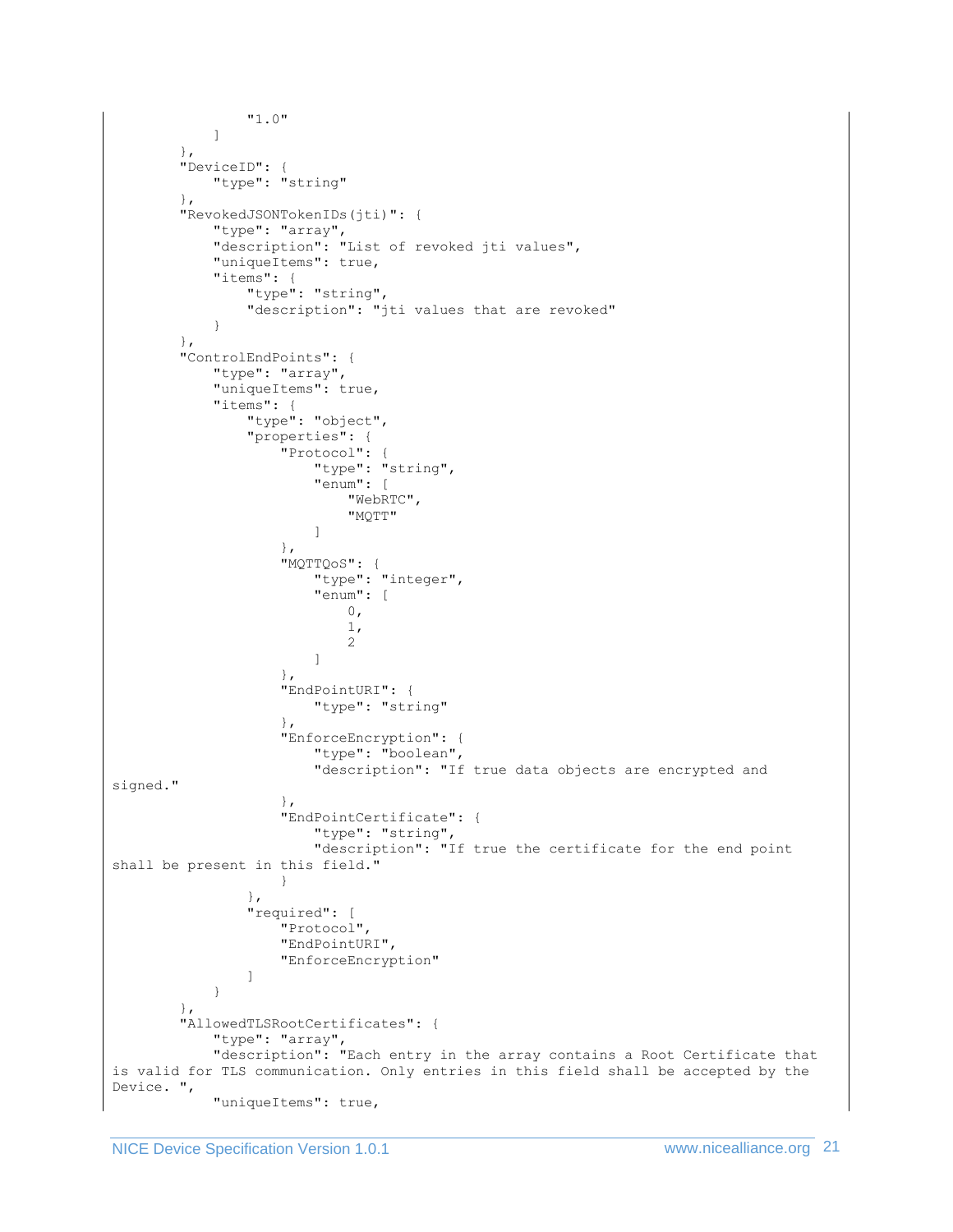```
 "items": {
                 "type": "string",
                 "description": "Allowed X.509 root certificates that may be used for 
Management Level TLS communication"
 }
         },
         "DeletedTLSRootCertificates": {
             "type": "array",
             "description": "Root Certificates in this list are to be deleted from the 
Device. ",
             "uniqueItems": true,
             "items": {
                 "type": "string",
                 "description": "Allowed X.509 root certificates that may be used for 
Management Level TLS communication. \n"
 }
 }
     },
     "required": [
         "ControlEndPoints",
         "DeviceID",
         "Version"
     ]
}
```
# <span id="page-21-0"></span>4.3. FirmwareUpdate Object

This Object is provided when a new firmware image is to be loaded into the Device. The firmware image is checked against the signature provided in the object. The object also has fields that enable rollback and version control. The Object shall be encrypted with the Device Public key and Signed with a Public Key that is set by the NICE LA for the purposes of signing Firmware. This is defined by the FirmwareSourceID field in the Management Object provided to the Device.

The HashValue in the FirmwareUpdate Object shall be the hash of the entire code image using the SHA 256 algorithm. The firmware update shall be delivered in the Executable and Linkable Format. The Hash function shall cover the entire file that conforms to this format. This object shall be delivered as an encrypted and signed JSON object as defined in the Security and Privacy section. The signature that is provided by this format is used to ensure that the hash of the firmware image is cryptographically protected and any tampering with the firmware image can be detected. If the hash result carried within this object does not match the firmware image or the signature of the object fails the firmware update shall not proceed.

#### **Firmware Update Object**

{

```
 "$schema": "http://json-schema.org/draft-06/schema#",
     "type": "object",
     "title": "FirmwareUpdate",
     "properties": {
         "Version": {
             "type": "string",
             "enum": [
                 "1.0"
 ]
         },
         "ManufacturerID": {
             "type": "string"
         },
```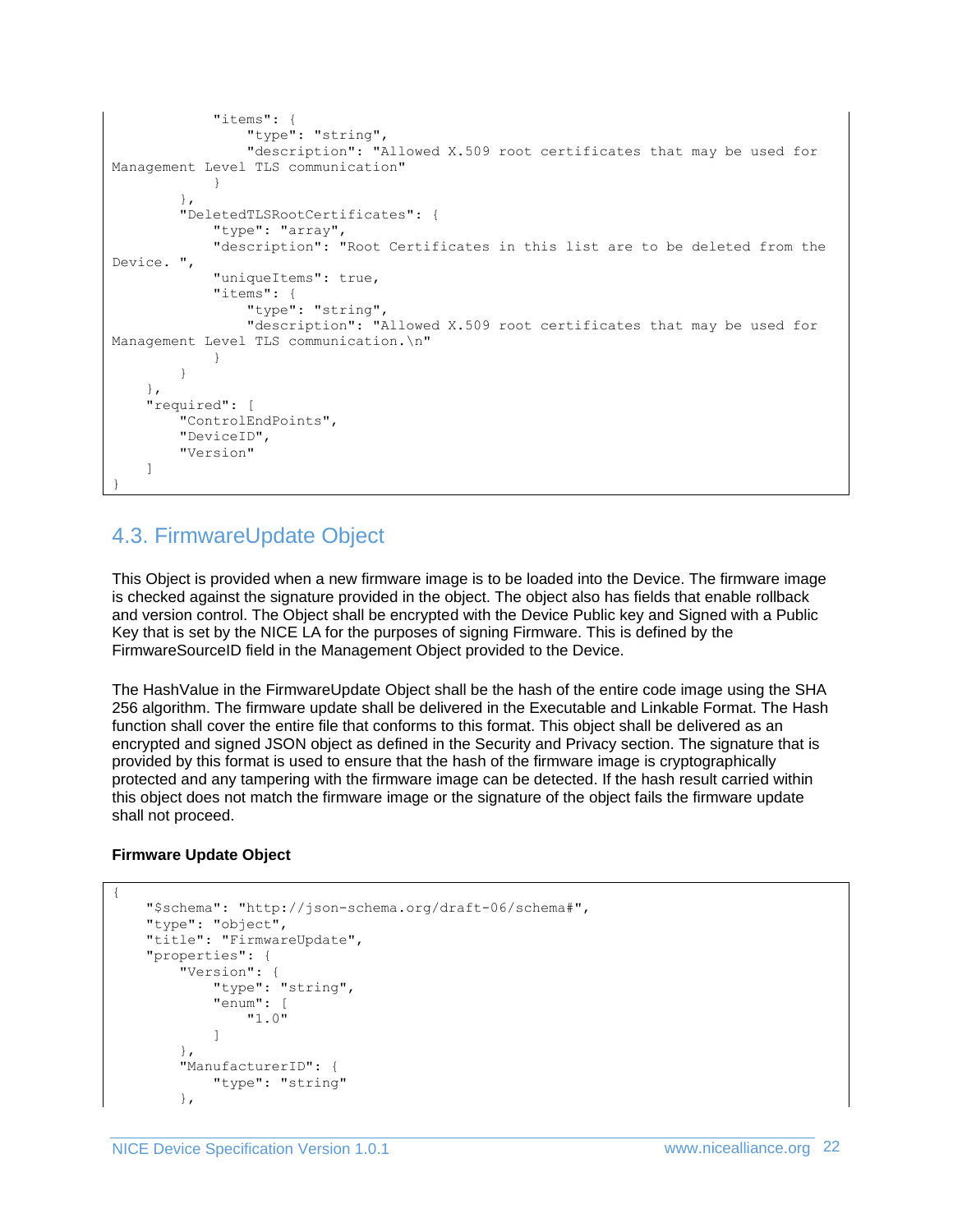```
 "ModelType": {
             "type": "string"
         },
         "FirmwareSourceID": {
             "type": "string",
             "description": "The "
         },
         "SoftwareVersion": {
             "type": "number",
             "description": "Actual Version of Software this Object Refers To."
         },
         "IssueDate": {
             "type": "string",
             "description": "Date that the Signature was Generated On"
         },
         "OldestValidDate": {
             "type": "string",
             "description": "This field determines the oldest date that a signature may 
be accepted."
         },
 "ValidDate": {
 "type": "string",
             "pattern": "This signature is valid until this date. "
         },
         "HashValue": {
             "type": "string",
             "description": "Hash of the file containing the code image. Hash is 
generated using SHA 256."
 },
 "UpdateMethod": {
             "type": "string",
            "description": "Mechanism used to update code.",
             "enum": [
                 "Immediate",
                 "NextReset"
 ]
         },
         "FirmwareURI": {
             "type": "string",
             "description": "Location of the Firmware image. "
         }
     },
     "required": [
         "ManufacturerID",
         "ModelType",
         "SoftwareVersion",
         "IssueDate",
         "OldestValidDate",
         "ValidDate",
         "HashValue",
         "UpdateMethod",
         "FirmwareURI",
         "FirmwareSourceID",
         "Version"
     ]
}
```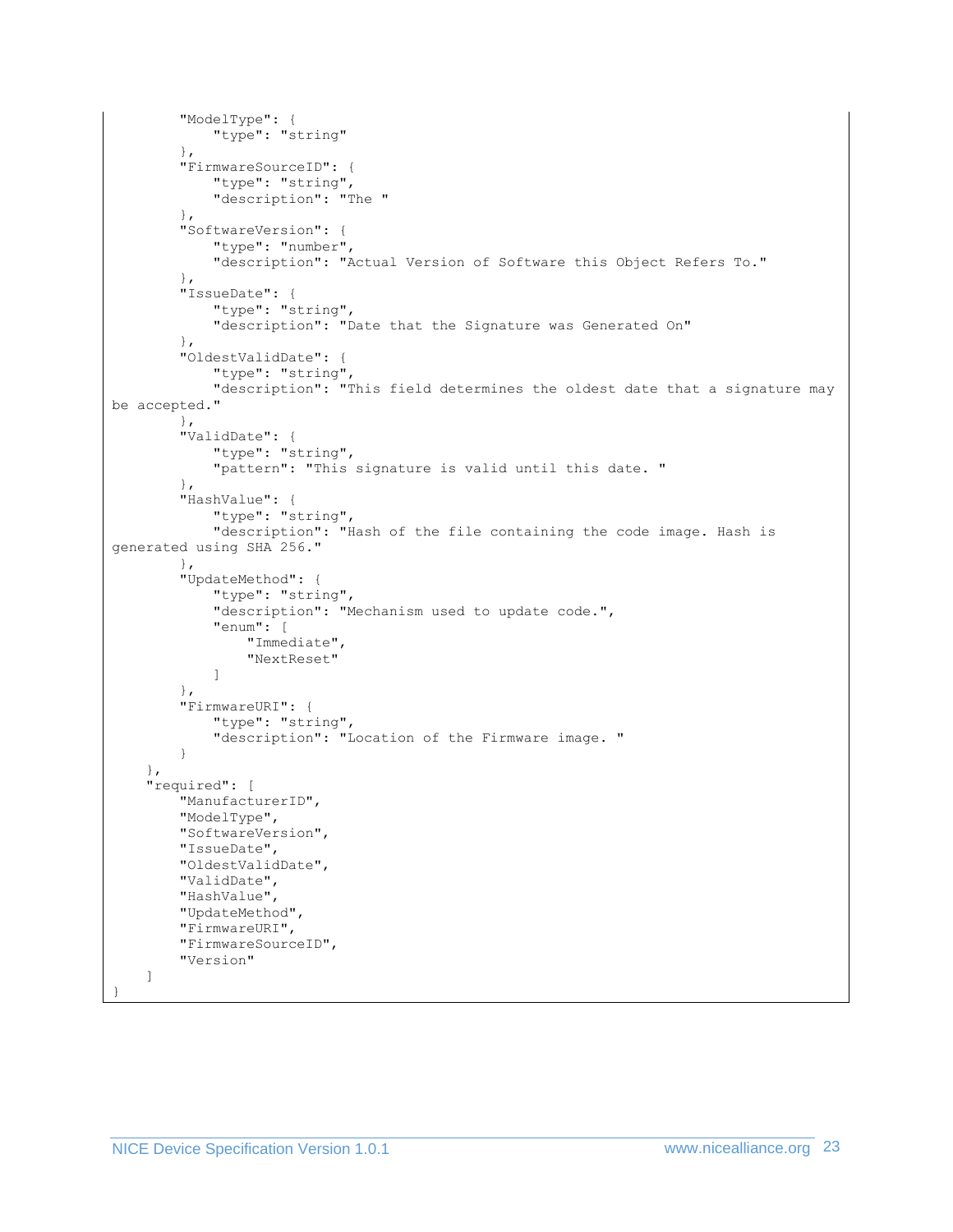# <span id="page-23-0"></span>4.4. DeviceStatus Object

The DeviceStatus provides the list of connections that have been configured for the Device. A Device Maker may provide StatusCodes in the StatusCodes data structure. The meaning of these codes shall be defined by the Device Maker.

### <span id="page-23-1"></span>4.4.1. Data Structure

| 'prty':val Properties                                        |                                  |                                                                        |
|--------------------------------------------------------------|----------------------------------|------------------------------------------------------------------------|
| $\left  + \right $<br><b>ABC</b> Version : string            |                                  |                                                                        |
| <b>ABC</b> DeviceID: string                                  |                                  |                                                                        |
|                                                              | [x,y,z] Array Items              |                                                                        |
|                                                              |                                  | 'prty':val Properties                                                  |
|                                                              |                                  | ABC EndPointURI : string                                               |
|                                                              |                                  | $\boxplus$<br><b>ABC Protocol: string</b>                              |
| 田<br>[] ControlEndPoints : array                             | {} [0-n]<br>$:$ object $\succeq$ | ABC MQTTQoS: string<br>$\left  + \right $                              |
|                                                              |                                  | <b>ABC</b> EndPointID : string                                         |
|                                                              |                                  | $\begin{array}{c} \boxed{+} \end{array}$<br>0/1 EncryptionOn : boolean |
|                                                              |                                  | Any <additional properties="">: Any</additional>                       |
| [x,y,z] Array Items                                          |                                  |                                                                        |
| [] StatusCodes: array<br>$\boxplus$<br>ABC [O-n]<br>: string |                                  |                                                                        |
| Any <additional properties="">: Any</additional>             |                                  |                                                                        |

Figure 4. DeviceStatus Object Data Structure

# <span id="page-23-2"></span>4.4.2. JSON Object

#### **DeviceStatus**

```
{
    "$schema": "http://json-schema.org/draft-06/schema#",
    "type": "object",
    "title": "DeviceStatus",
    "description": "This is the status of the Device.",
    "properties": {
         "Version": {
             "type": "string",
             "enum": [
                 "1.0"
 ]
         },
         "DeviceID": {
             "type": "string"
```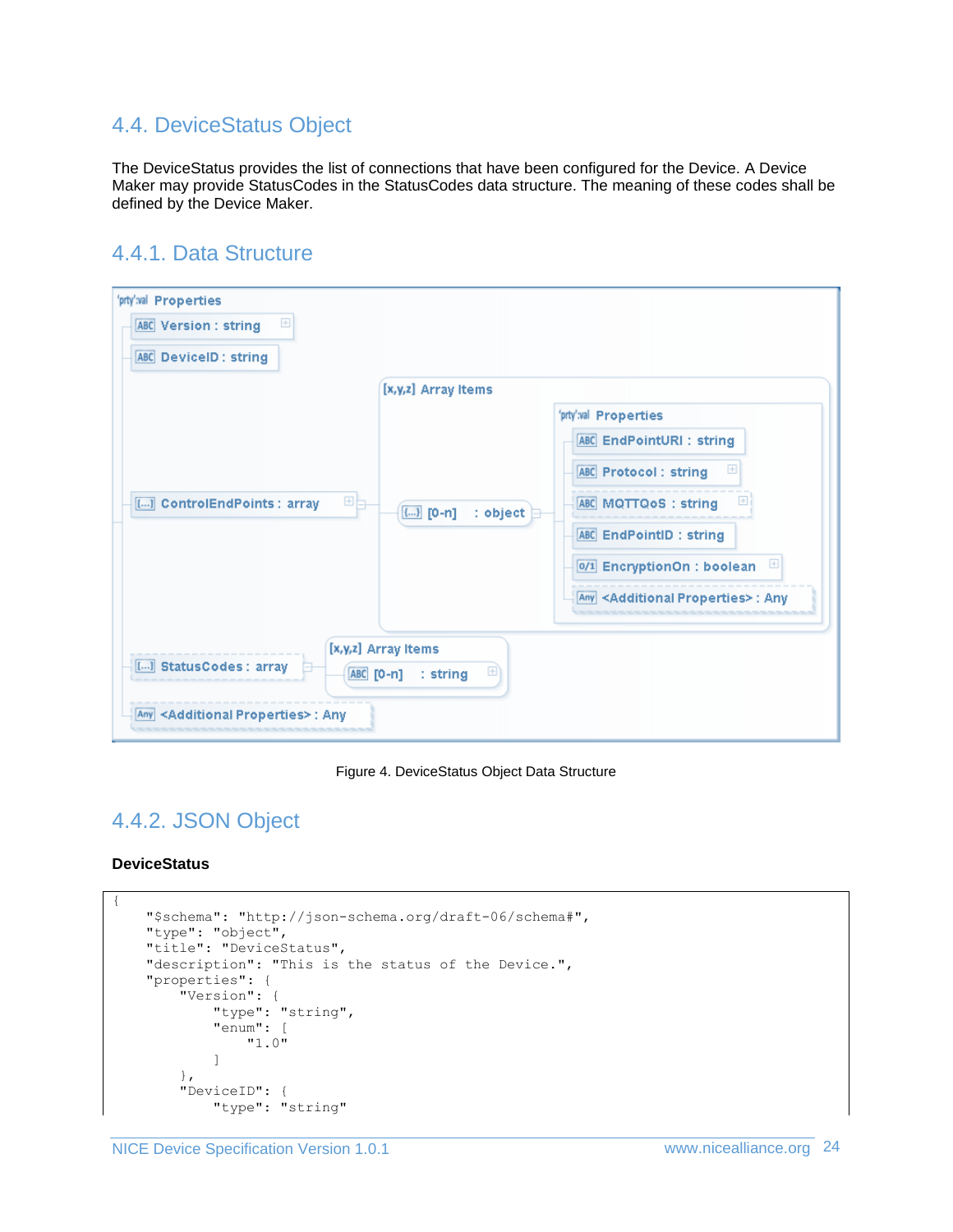```
 },
           "ControlEndPoints": {
                "type": "array",
                "description": "Control End Points are where the App can send control 
commands to Devices. Each Control End Point Object contains the parameters for the end 
points and an indication of which Device IDs are behind the End Point. ",
                "uniqueItems": true,
                "items": {
                    "type": "object",
                     "properties": {
                          "EndPointURI": {
                              "type": "string"
 },
                         "Protocol": {
                               "type": "string",
                              "enum": [
                                   "WebAPI",
                                   "MQTT",
                                  "WebRTC"
\sim 100 \sim 100 \sim 100 \sim 100 \sim 100 \sim 100 \sim 100 \sim 100 \sim 100 \sim 100 \sim 100 \sim 100 \sim 100 \sim 100 \sim 100 \sim 100 \sim 100 \sim 100 \sim 100 \sim 100 \sim 100 \sim 100 \sim 100 \sim 100 \sim 
 },
                         "MQTTQoS": {
 "type": "integer",
                              "enum": [
\mathfrak{0},1,
                                  2
\sim 100 \sim 100 \sim 100 \sim 100 \sim 100 \sim 100 \sim 100 \sim 100 \sim 100 \sim 100 \sim 100 \sim 100 \sim 100 \sim 100 \sim 100 \sim 100 \sim 100 \sim 100 \sim 100 \sim 100 \sim 100 \sim 100 \sim 100 \sim 100 \sim 
 },
                         "EndPointID": {
                              "type": "string"
 },
                          "EncryptionOn": {
                              "type": "boolean",
                              "description": "If true then the Data Objects transfered over 
this channel shall be encrypted and authenticated. The App requires an App Instance 
Security Object with the appropriate key and certificate."
 }
                     },
                     "required": [
                          "EndPointURI",
                        "Protocol",
                        "EndPointID",
                          "EncryptionOn"
 ]
               }
          },
           "StatusCodes": {
                "type": "array",
                "uniqueItems": true,
                "items": {
                    "type": "string",
                     "title": "StatusCode",
                     "description": "Vendor defined status codes."
 }
          }
      },
      "required": [
          "ControlEndPoints",
          "DeviceID",
          "Version"
      ]
}
```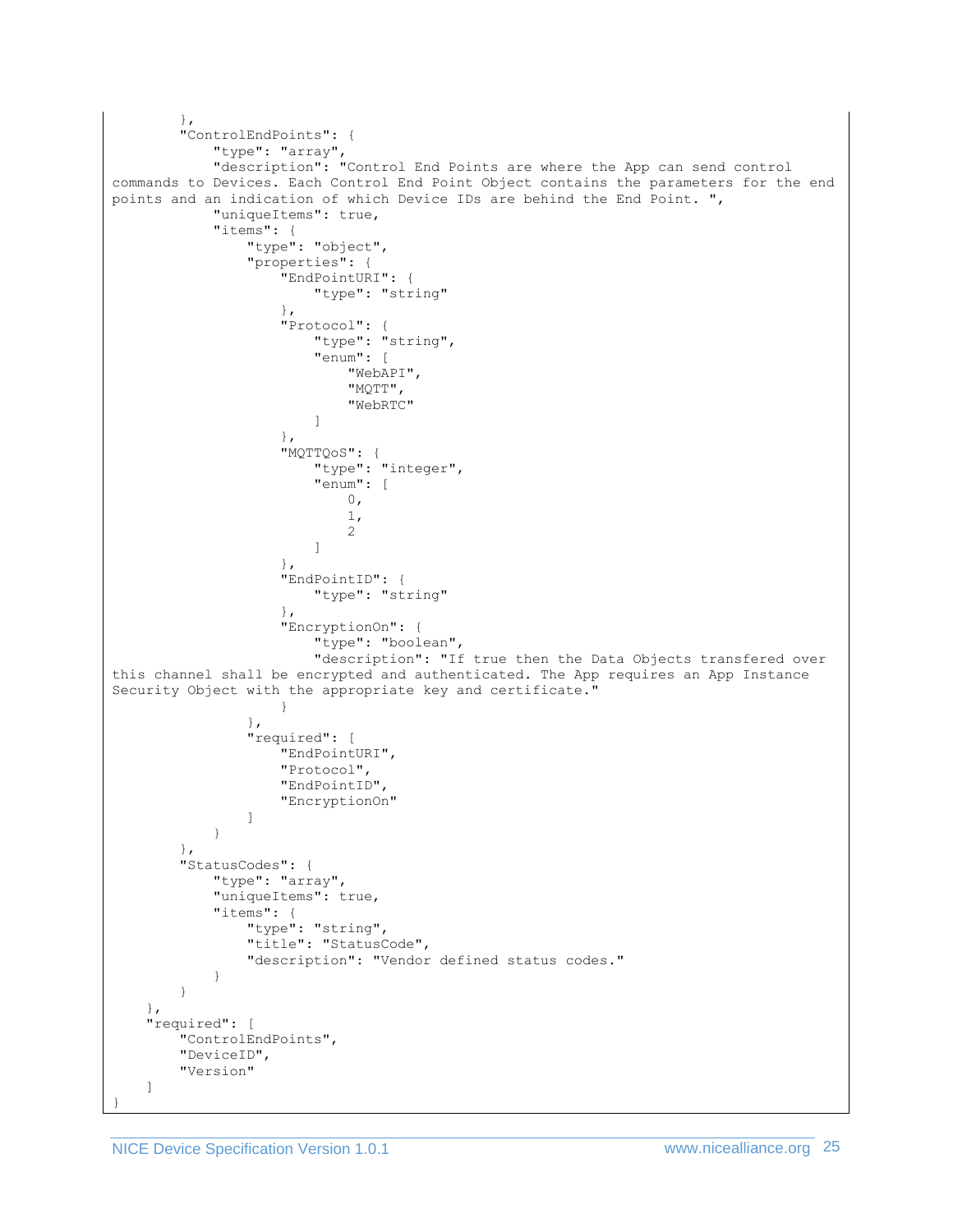# <span id="page-25-0"></span>4.5. LogDuration Object

This object defines the range of log information that is to be provided when used in a DeviceStatus request. If defines the range of log information to be deleted when used in a DeleteLog request.

**LogDuration**

```
{
     "$schema": "http://json-schema.org/draft-06/schema#",
     "type": "object",
     "title": "LogDuration",
     "description": "Describes the period for which log information should be returned 
in a DeviceObject",
     "properties": {
 "Version": {
  "type": "string",
             "enum": [
                 "1.0"
 ]
         },
         "EndLogTime": {
             "type": "string",
             "description": "Latest time for which log information should be provided."
         },
         "StartLogTime": {
            "type": "string",
             "description": "Earliest time for which log information should be 
provided."
         }
     },
     "required": [
         "EndLogTime",
         "StartLogTime",
         "Version"
     ]
}
```
# <span id="page-25-1"></span>4.6. Log Object

The following object is defined for the log entry for a message for which there has been failure to respond to the message correctly.

**Log Object**

{

```
 "$schema": "http://json-schema.org/draft-06/schema#",
    "type": "object",
 "title": "Log",
 "description": "Structure for log entries ",
    "properties": {
         "Version": {
            "type": "string",
            "enum": [
                "1.0"
 ]
        },
        "FailedMessages": {
            "type": "array",
```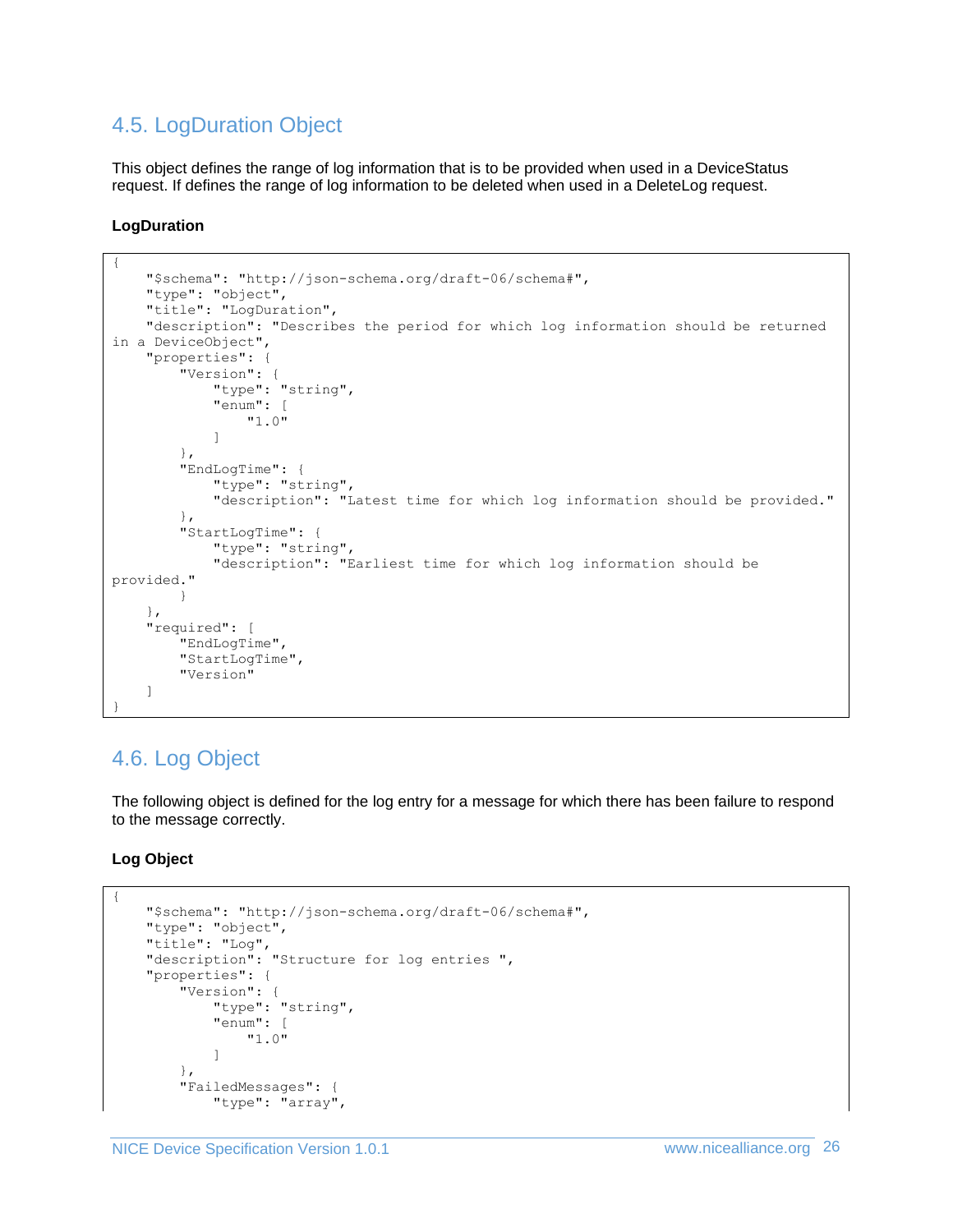```
 "uniqueItems": true,
                 "items": {
                      "type": "object",
                      "title": "Failed Message",
                      "description": "Contains the Header for Messages that have not been 
processed correctly or responded to.",
                      "properties": {
                            "MessageHeader": {
                                "type": "string"
 },
                           "Error": {
                                "type": "string",
                                "enum": [
                                      "No Response",
                                     "Authentication Failure of Response",
                                      "Misformed Response"
\sim 100 \sim 100 \sim 100 \sim 100 \sim 100 \sim 100 \sim 100 \sim 100 \sim 100 \sim 100 \sim 100 \sim 100 \sim 100 \sim 100 \sim 100 \sim 100 \sim 100 \sim 100 \sim 100 \sim 100 \sim 100 \sim 100 \sim 100 \sim 100 \sim 
 }
                      },
                      "required": [
                           "MessageHeader",
                          "Error"
 ]
 }
           }
      },
      "required": [
           "FailedMessages",
           "Version"
      ]
}
```
# <span id="page-26-0"></span>4.7. NodeList

#### **NodeList**

```
{
     "$schema": "http://json-schema.org/draft-06/schema#",
     "type": "object",
    "title": "NodeList",
     "description": "List of Nodes within a Device",
     "properties": {
         "Version": {
             "type": "string",
             "enum": [
                 "1.0"
             ]
         },
         "EndPointID": {
             "type": "string"
         },
         "Nodes": {
             "type": "array",
             "uniqueItems": true,
             "items": {
                 "type": "string",
                 "title": "NodeID",
                 "description": "ID for Node "
 }
         }
     },
```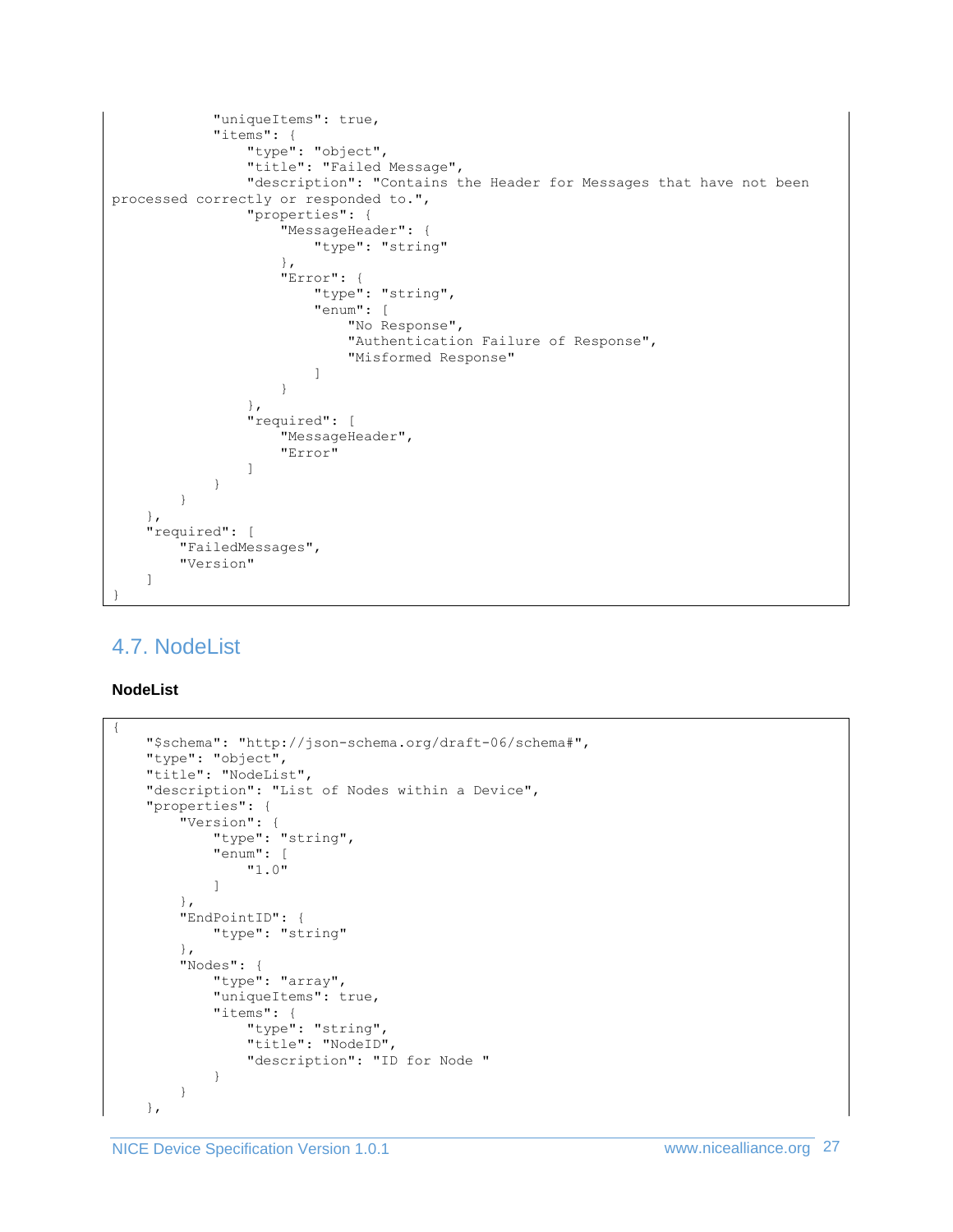```
 "required": [
     "EndPointID",
     "Nodes",
     "Version"
 ]
```
# 4.8. ManagementEndPoint Object

#### **ManagementEndPoint**

<span id="page-27-0"></span>}

```
{
    "$schema": "http://json-schema.org/draft-06/schema#",
 "type": "object",
 "title": "ManagementEndPoint",
    "properties": {
       "Version": {
          "type": "string",
           "enum": [
              "1.0"
 ]
       },
       "EndPointURI": {
           "type": "string",
           "description": "End Point URI for management."
       },
       "Protocol": {
           "type": "string",
           "enum": [
              "MQTT"
 ]
       },
 "MQTTQoS": {
 "type": "integer",
           "enum": [
             0\, ,
             \frac{1}{2},
 2
 ]
       },
       "Topic": {
           "type": "object",
           "properties": {
              "Subscribe": {
                  "type": "object",
                  "properties": {
                     "Name": {
                        "type": "string",
                       "description": "Topic name"
 },
                    "QoS": {
                        "type": "integer",
                       "description": "QoS level",
                        "enum": [
\mathfrak{0},
                           1,
                           2
 ]
 }
 },
                 "required": [
```